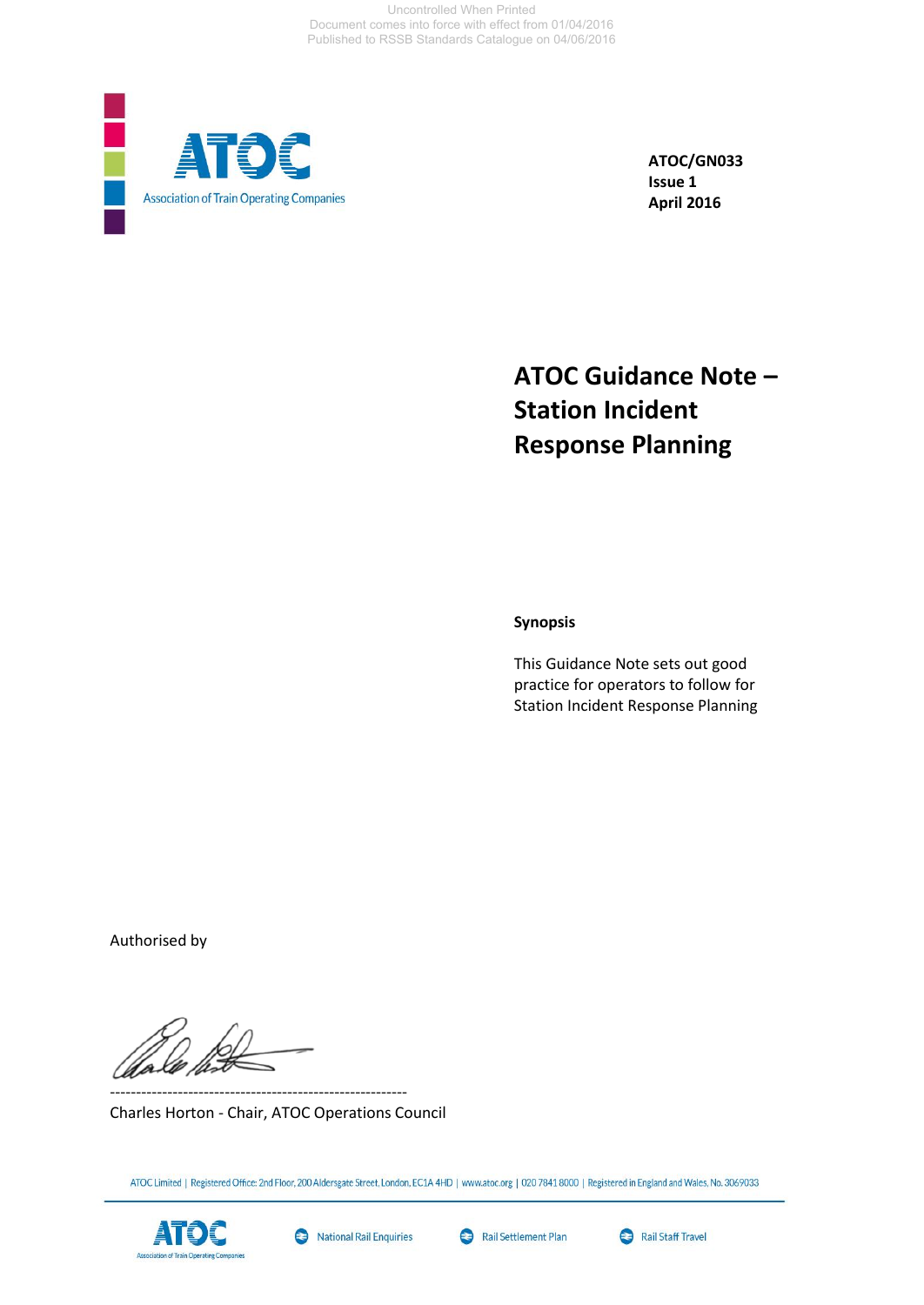# **Contents**

| <b>Section</b>  | <b>Description</b>                                            | Page           |
|-----------------|---------------------------------------------------------------|----------------|
| Part A          |                                                               |                |
|                 | Issue record                                                  | 3              |
|                 | Responsibilities                                              | 3              |
|                 | Explanatory note                                              | 3              |
|                 | <b>Guidance Note status</b>                                   | 3              |
|                 | Supply                                                        | 3              |
| Part B          |                                                               |                |
| 1               | Introduction                                                  | 4              |
| 2               | Purpose                                                       | 4              |
| 3               | Definitions                                                   | 5              |
| 4               | Background                                                    | 5              |
| 5               | Railway Group Standards and associated guidance               | 6              |
| 6               | Alignment with Good Practice Guide produced by Richard Morris | $\overline{7}$ |
| 7               | Alignment with Network Rail's SIRPs                           | $\overline{7}$ |
| 8               | Railway undertaking roles and responsibilities                | $\overline{7}$ |
| 9               | What does this guide do?                                      | 8              |
| 10              | Skills and competency for completing SIRPs                    | 8              |
| 11              | Proposed components to Station Incident Response Planning     | 8              |
| 12              | Post Incident Review (PIR)                                    | 12             |
| 13              | Communication                                                 | 13             |
| 14              | Training                                                      | 14             |
| 15              | Exercising                                                    | 15             |
| 16              | Joint Emergency Service Interoperability Programme (JESIP)    | 16             |
| <b>Appendix</b> |                                                               |                |

A Station Incident Response Plan Proposed Structure 17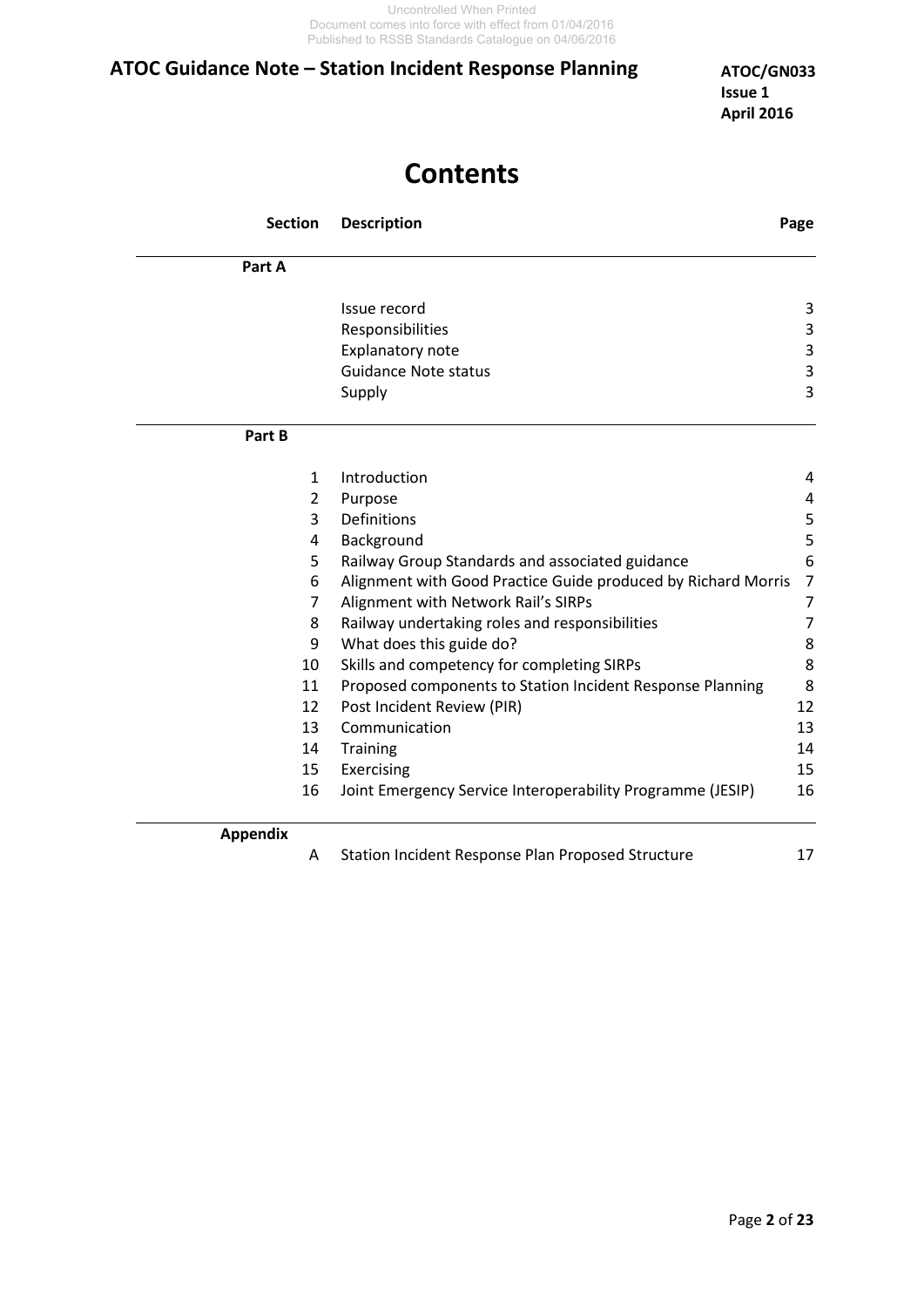# **Part A**

#### **Issue Record**

This Guidance Note will be updated when necessary by distribution of a complete replacement.

| Issue | <b>Date</b> | <b>Comments</b>  |
|-------|-------------|------------------|
| One   | April 2016  | Original version |

#### **Responsibilities**

Copies of this Guidance Note should be distributed by ATOC members to persons responsible for or otherwise involved in station incident response planning.

#### **Explanatory note**

ATOC produces ATOC Guidance Notes for the information of its members. ATOC is not a regulatory body and compliance with ATOC Guidance Notes is not mandatory.

 ATOC Guidance Notes are intended to reflect good practice. ATOC members are recommended to evaluate the guidance against their own arrangements in a structured and systematic way. Some parts of the guidance may not be appropriate to their operations. It is recommended that this process of evaluation and any subsequent decision to adopt (or not to adopt) elements of the guidance should be documented.

#### **Guidance Note status**

This document is not intended to create legally binding obligations between railway undertakings and should be binding in honour only.

#### **Supply**

Copies of this Guidance Note may be obtained from the ATOC members' web site.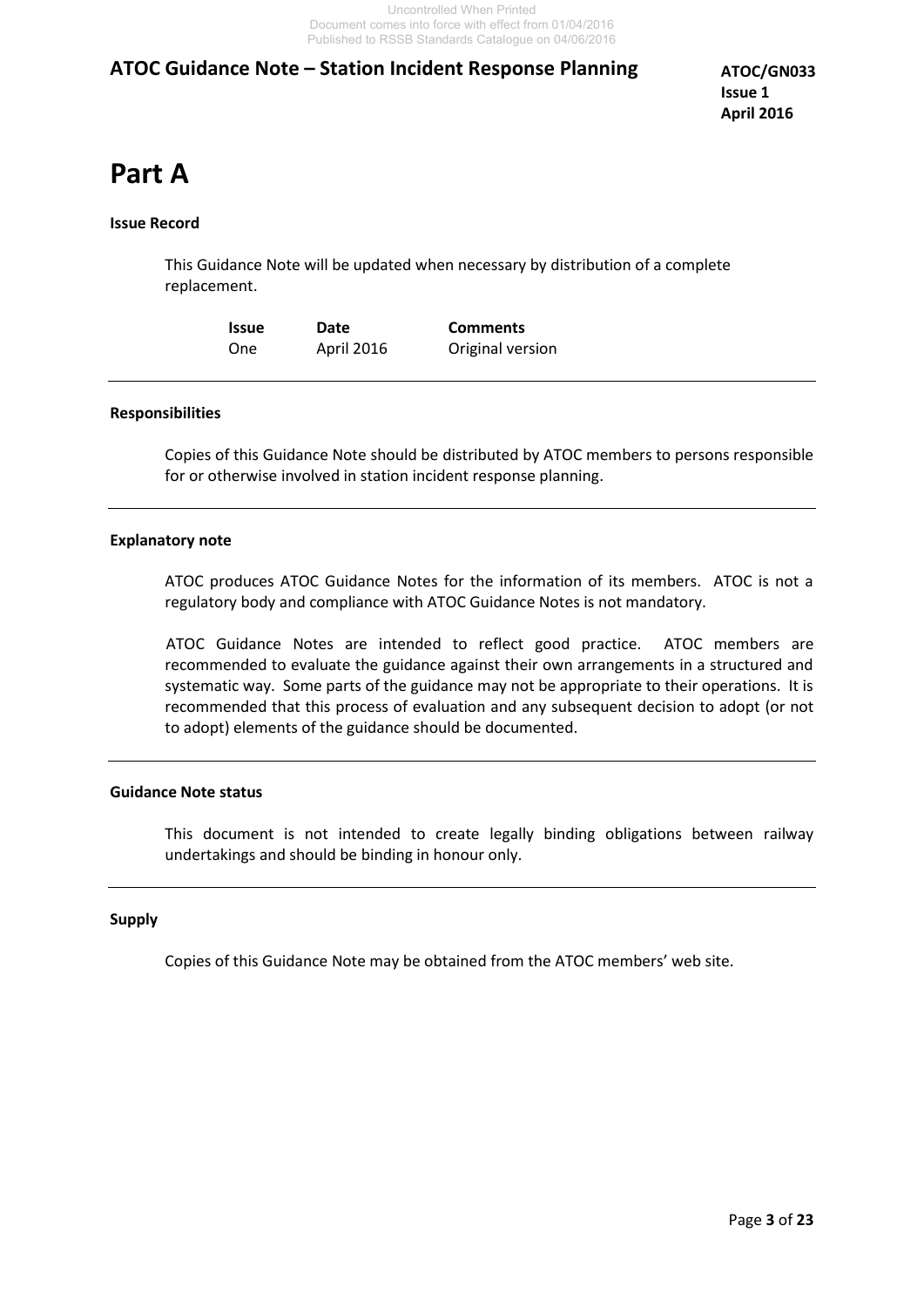**ATOC/GN033 Issue 1 April 2016**

# **Part B**

#### **1. Introduction**

- 1.1 This guidance describes the components which make up a structured approach to Station Incident Response Planning. In the form of a template Station Incident Response Plan (SIRP), it sets out arrangements to enable railway undertakings to provide an effective response to accidents, incidents and other emergencies on or affecting a railway undertaking managed station (there is equivalent guidance in place for Network Rail Managed Stations).
- 1.2 Whilst this guidance is intended for use within railway undertakings, to certify effective coordination, the content therein has been consulted and harmonised with and reflects some of the emergency response arrangements of Network Rail and the emergency services. The guidance may be shared with third parties for their information only
- 1.3 This guidance specifies generic approaches and actions to be implemented in the event of an incident on or affecting a railway undertaking managed station.
- 1.4 It does not seek to address station level response specific to disruption to train services.
- 1.5 Where additional or separate arrangements apply to a specific location, details should be provided within station specific plans. This guidance can also be used as an information source for a number of organisations, to allow them to understand the responsibilities of those who have a role in managing railway incidents.
- 1.6 Railway undertaking managed stations vary considerably in their size, physical and operational complexity, the frequency and type of train service operated, the numbers and types of passenger carried and the number of internal (i.e. other railway undertakings whose services call, Network Rail, the BTP) and external (e.g. local authorities, retail outlets, contractors) interfaces. Hence there can be no single definitive incident response plan appropriate to all stations and this Guidance Note does not attempt to provide one. Instead, it is intended to assist those responsible for individual station in putting together response plans specific to their own circumstances by identifying the various factors, challenges and options that need to be considered when developing and implementing them.

#### **2. Purpose**

2.1 The purpose of this guidance is to identify and show the relationship to a number of plans which support the development of a SIRP. It also proposes a framework for developing SIRPs.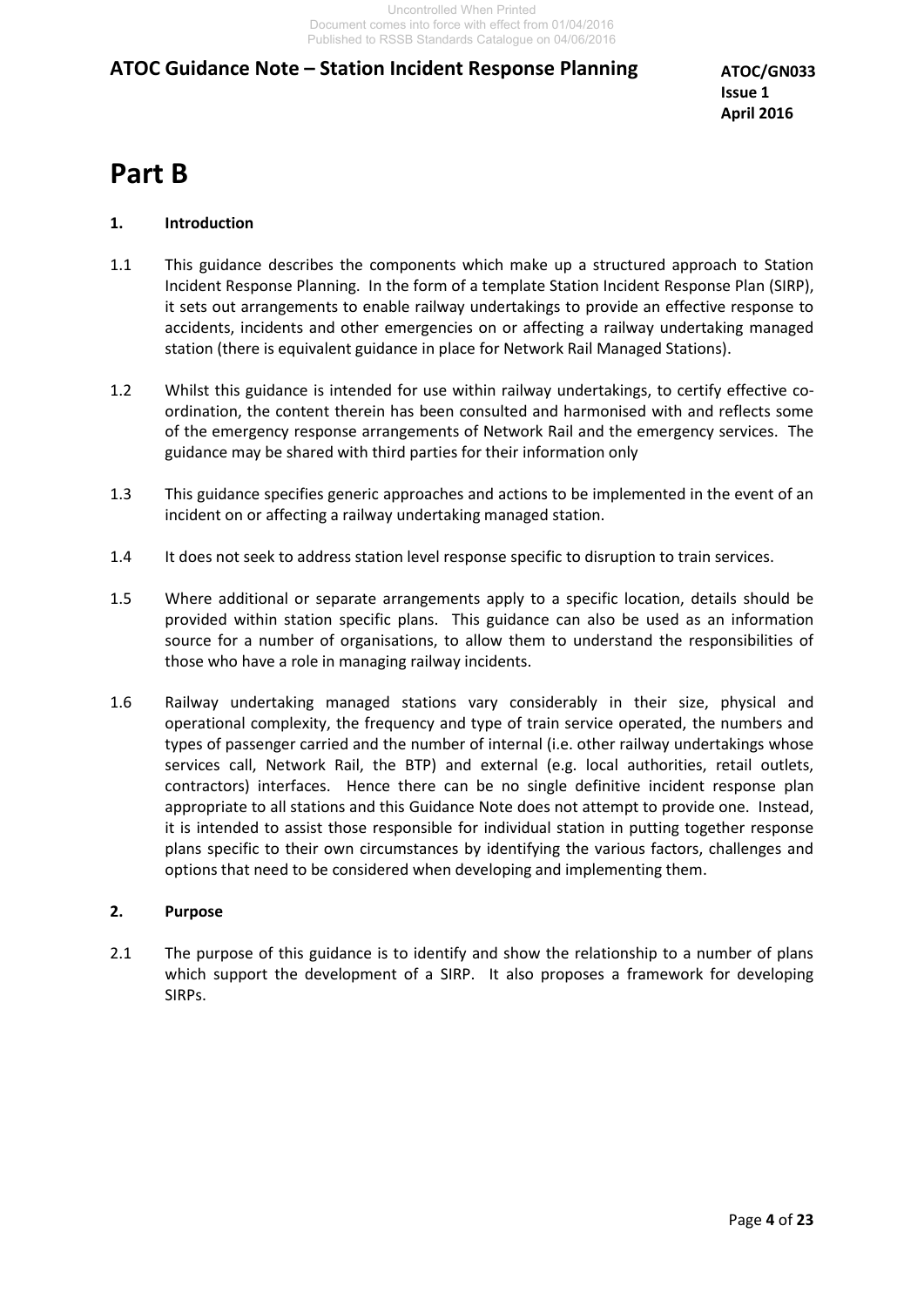#### **3. Definitions**

3.1 Definitions used within this Guidance Note are:

| <b>Accident</b>          | An unplanned, uncontrolled or unintended event, giving rise to<br>death, ill health, and injury, damage to the environment or property,<br>or other loss.                                                                                                                             |  |  |
|--------------------------|---------------------------------------------------------------------------------------------------------------------------------------------------------------------------------------------------------------------------------------------------------------------------------------|--|--|
|                          | The Civil Contingencies Act (2004) defines an emergency as:                                                                                                                                                                                                                           |  |  |
|                          | An event or situation that threatens serious damage to human<br>welfare; or                                                                                                                                                                                                           |  |  |
| <b>Emergency</b>         | An event or situation that threatens serious damage to the<br>$\bullet$<br>environment; or                                                                                                                                                                                            |  |  |
|                          | War or terrorism that threatens serious damage to security.                                                                                                                                                                                                                           |  |  |
| <b>Incident</b>          | An unplanned or uncontrolled event which under different<br>circumstances may have resulted in an accident.                                                                                                                                                                           |  |  |
|                          | For the purposes of this document the term "incident" includes<br>"accident" and "emergency".                                                                                                                                                                                         |  |  |
|                          | A situation which constitutes a major incident for one organisation<br>need not be a major incident for another.                                                                                                                                                                      |  |  |
| <b>Major Incident</b>    | An unplanned event that requires the implementation of special<br>arrangements over and above normal operating procedures.                                                                                                                                                            |  |  |
| <b>Hot Debrief</b>       | A review of an incident and the response and recovery from same<br>held immediately or shortly after the incident has concluded.                                                                                                                                                      |  |  |
| <b>Cold Debrief</b>      | A more comprehensive review of an incident and the response and<br>recovery from same held within 28 days after the incident has<br>concluded.                                                                                                                                        |  |  |
| <b>Critical Incident</b> | This is a police term and is defined as any incident where the<br>effectiveness of the police response is likely to have a significant<br>impact on the confidence of the victim, their family and/or the<br>community. The corresponding rail terminology will be major<br>incident. |  |  |

#### **4. Background**

- 4.1 The initial trigger for developing this guidance was the loss of power within the North Terminal at Gatwick Airport on Christmas Eve 2013 with consequent major disruption and the subsequent reports by the Transport Select Committee ('Putting passengers first: disruption at Gatwick, Christmas Eve 2013') and in particular that produced by David McMillan on behalf of the Board of Gatwick Airport Limited ('Disruption at Gatwick Airport Christmas Eve 2013').
- 4.2 The Gatwick incident and associated lessons learned were drawn to the attention of the ATOC Operations Council in July 2014 with Council agreeing that work should be undertaken to consider how these might apply within the rail industry. This Guidance Note is the output from this workstream.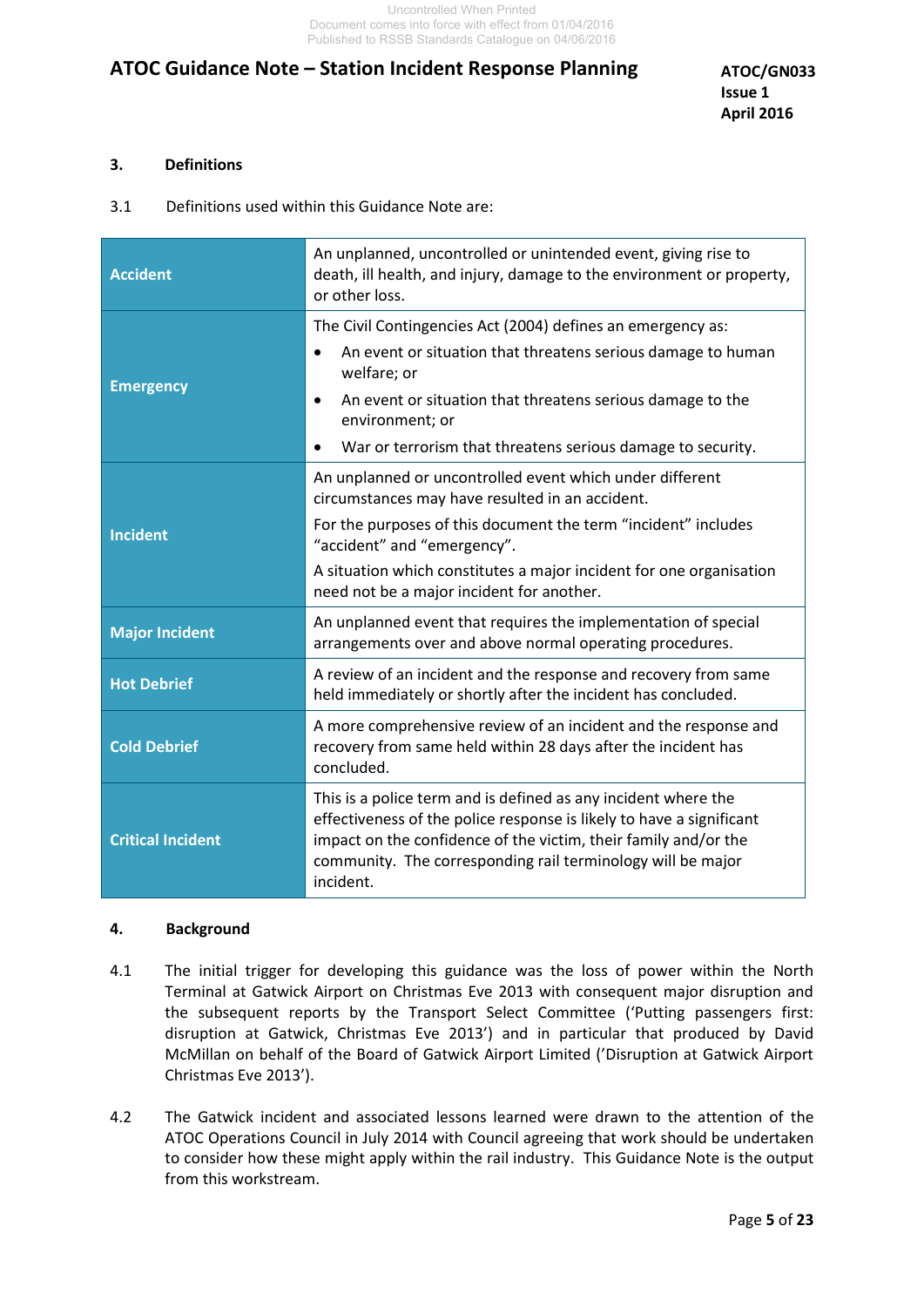**ATOC/GN033 Issue 1 April 2016**

- 4.3 In reaching this decision, Council reflected that it has been many years since the industry has faced the challenge of responding to a very major incident (Ladbroke Grove – the most recent to result in double figure fatalities was in 1998) and hence there is very little first-hand experience of handling such events at a senior level.
- 4.4 In addition, changes in societal expectations and the growth of social media mean that the manner in which a company responds is today subject to unprecedented levels of public scrutiny with consequent risks to reputation. A big part of the challenge to organisations – including railway undertakings – is to ensure that the public focus remains on the incident itself rather than the response to it. Operators might not be able to counter all threats and risks to the effective running of rail services but they can demonstrate a professional approach to response.
- 4.5 In April 2014, a major update of the National Rail Security Programme (NRSP) commenced. This has served to highlight the need to, if not fully integrate, then at least to more closely align station security and emergency response plans and arrangements which up to now have been quite separate. The review is not yet complete but drafts of the various sections are out for review. The updated version of the NRSP will place a greater emphasis on rail operators developing responses to a range of terrorist related threats. The likely responses will in the main cover most (if not all) of the risks associated with the day to day running of the railway.

#### **5. Railway Group Standards and associated guidance**

- 5.1 Railway Group Standard (RGS) GORT3118 Incident Response Planning & Management identifies interface requirements for enabling a consistent, comprehensive and structured process for rail incident response planning and management. It requires duty holders to work together in a process of cooperation in order to produce plans for dealing with accidents and incidents. Associated RSSB guidance document GOGN3518 - Guidance on Incident Response Planning & Management, issued in 2008 (44 pages), gives guidance on interpreting the requirements of GORT3118 but does not constitute a recommended method of meeting any set of mandatory requirements.
- 5.2 The work commissioned by Council identified little evidence that the content of GOGN3518 was widely reflected in the station plans.
- 5.3 GOGN3518 has been reviewed and found to cover most of what the industry would wish to have as guidance. It needs updating, in particular to reflect the existence of the NRSP, but it is fundamentally sound.
- 5.4 A recent change in requirements for Railway Group Standards means that GORT3118 no longer qualifies as such. This change of status provides an opportunity for a full review of the content of both it and GOGN3518, with a possible outcome being a combination of the content of both in a Rail Industry Standard (RIS). ATOC is committed to working with RSSB on this, including the option of also embedding the content of this Guidance Note within such a RIS so as to consolidate all relevant guidance in a single document.
- 5.5 In the interim, Council has endorsed the development and issue of this ATOC Guidance Note covering all aspects of Station Incident Response Planning.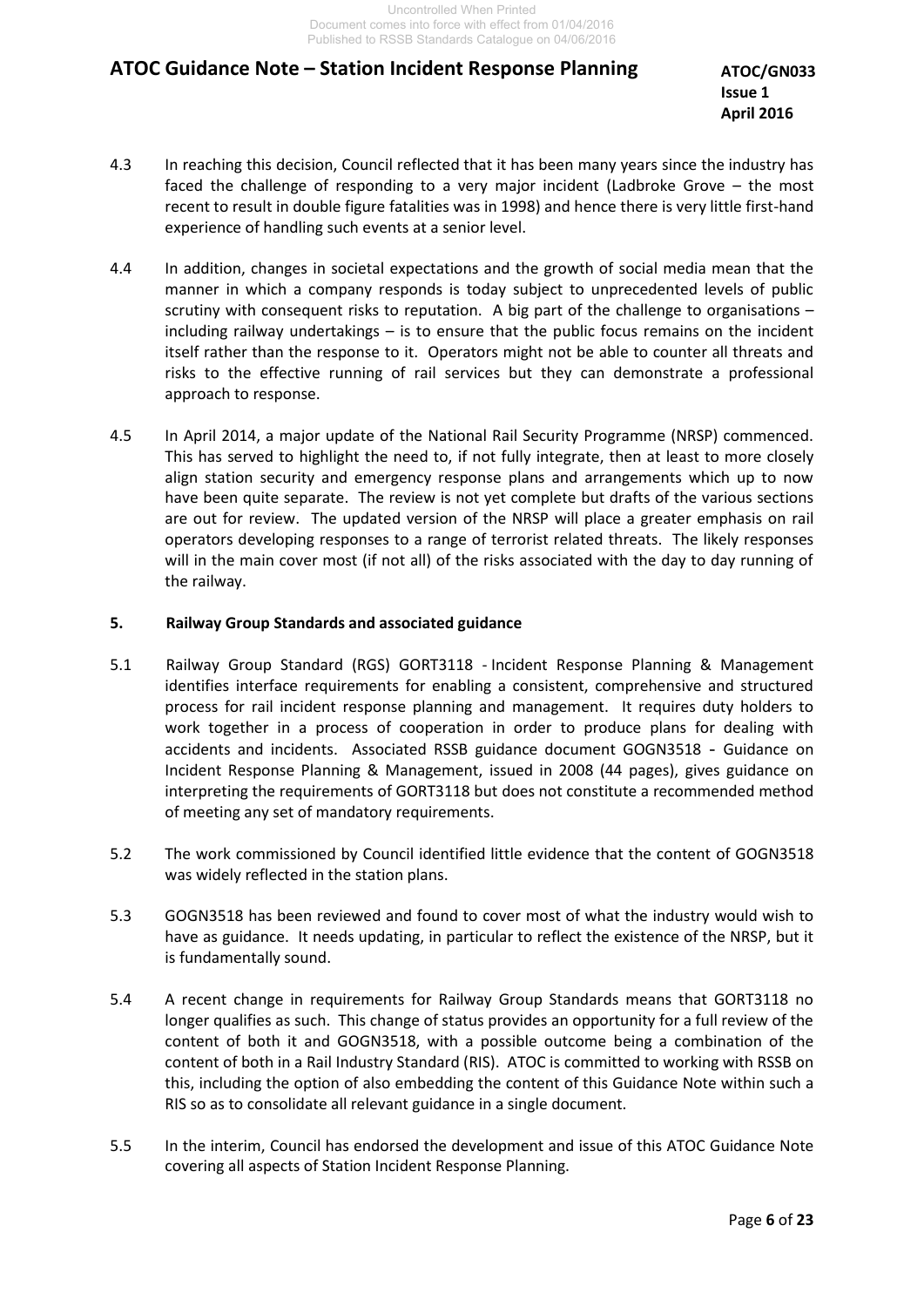**ATOC/GN033 Issue 1 April 2016**

#### **6. Alignment with Good Practice Guide produced by Richard Morris**

- 6.1 Following the problems encountered as a result of the overrun of engineering works at Kings Cross and Paddington over Christmas 2014, Richard Morris was commissioned by the DfT to undertake a review and make recommendations on contingency plans for major disruption to train services. The resulting document is entitled 'Good Practice Guide: a) Compiling Contingency plans; and b) Keeping them alive.
- 6.2 The scope of the Morris and the work undertaken in preparation of this Guidance Note is mutually exclusive to the extent that his covers only disruption to train services. However, there are elements in common – most obviously in such areas as training, exercising and post incident review.
- 6.3 The Morris Good Practice Guide states: "It is important that sound and cogent contingency plans exist in all mainline railway organisations to ensure that proactive action is taken to prevent incidents occurring wherever possible and that, if they do occur, they are ready and able to offer a meaningful and professional response. This Guide offers advice and techniques on managing unplanned events although many of the lessons can be transferred to instances of planned disruption."
- 6.4 Railway undertakings should give regard to the Morris Good Practice Guide when developing their SIRPs.

#### **7. Alignment with Network Rail's SIRPs**

- 7.1 Network Rail is in the process of developing a standard for SIRPs which will apply to all its managed stations. Preparation of a standard SIRP template is ongoing and it is intended that the Network Rail Board will mandate the adoption of the approach at a meeting in mid-2016.
- 7.2 There has been cooperation between ATOC and the Network Rail team developing the standard. There is a high degree of alignment between what is being proposed and any differences reflect that Network Rail can mandate the adoption of the standard and that their business is structured differently from railway undertakings.
- 7.3 Railway undertakings who operate at Network Rail managed stations will be introduced to the Network Rail SIRP process once the standard is endorsed and implemented.

#### **8. Railway undertaking roles and responsibilities**

- 8.1 Railway undertakings (and Network Rail) are defined as Category 2 responders within the Civil Contingencies Act. Their role at an incident is ensure safety, to support the emergency services during the initial response, consequence management and finally investigation and recovery.
- 8.2 Railway undertakings should adopt the working ethos of the Joint Emergency Services Interoperability Programme (JESIP) – see Section 16 below. JESIP does not apply at present in Scotland.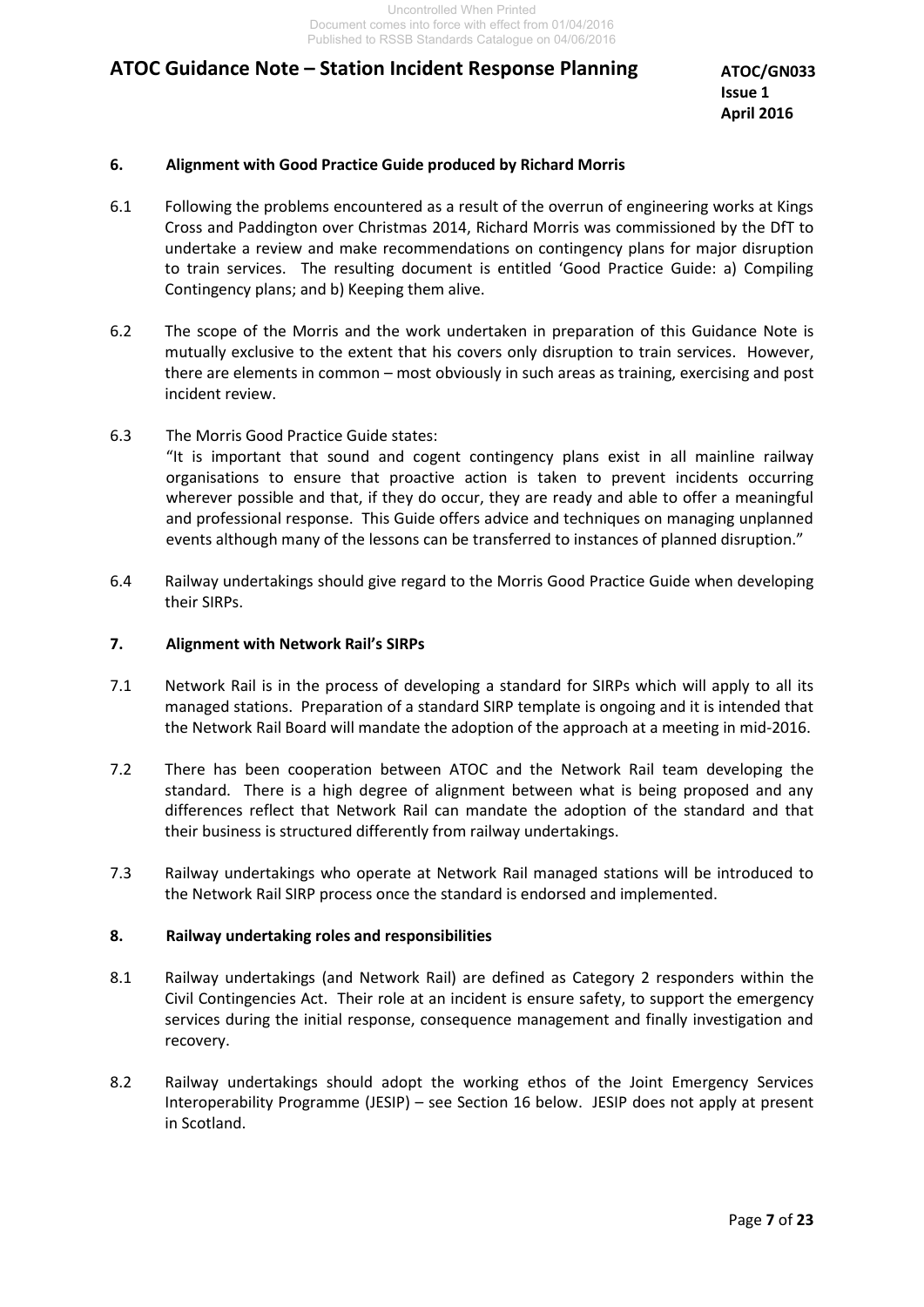**ATOC/GN033 Issue 1 April 2016**

#### **9. What does this guide do?**

- 9.1 This document will give those tasked with creating and developing SIRPs guidance as to the process that should be adopted to complete this activity. It covers the following:
	- what the suggested planning processes are and what they entail;
	- how to complete the components which support the planning process and what should be considered when producing/developing it;
	- who to consult with when producing and developing the plans;
	- how to test and validate the plans;
	- how to publish the plans;
	- how to ensure staff are trained appropriately; and
	- how staff and stakeholders are briefed on the content of the plans.

#### **10. Skills and competency for completing SIRPs**

- 10.1 The task of completing a SIRP should not be taken lightly. Current practice shows that certain individuals are given the responsibility for completing station plans but few, if any, are qualified in plan writing, planning, exercising or validation. There are no training courses within Network Rail or the wider rail industry that are specifically designed to give those tasked with creating and developing station plans the necessary skills and competencies. Many have experience in completing plans but having a formal understanding of planning principles is considered an essential qualification.
- 10.2 It is suggested that the courses provided by the Emergency Planning College (EPC) at Easingwold (or equivalent) should be considered as a pre-requisite to help those responsible for station plans to understand the principles of emergency planning. The EPC currently provides courses for civil protection, plan writing, exercising and testing, and business continuity management. There may be other providers who are able to offer similar courses.

#### **11. Proposed components to Station Incident Response Planning**

- 11.1 Research has identified that there are a number of components which together make up a comprehensive approach to Planning. The components are:
	- Station Plan;
	- Station Security Plan;
	- Station Incident Response Plan;
	- Evacuation Plan; and
	- Operational Continuity Plan.
- 11.2 There are a number of common processes which support all of the above. These are:
	- communication;
	- training;
	- exercising; and
	- post incident review.
- 11.3 Each of these components and the common processes are defined in more detail below.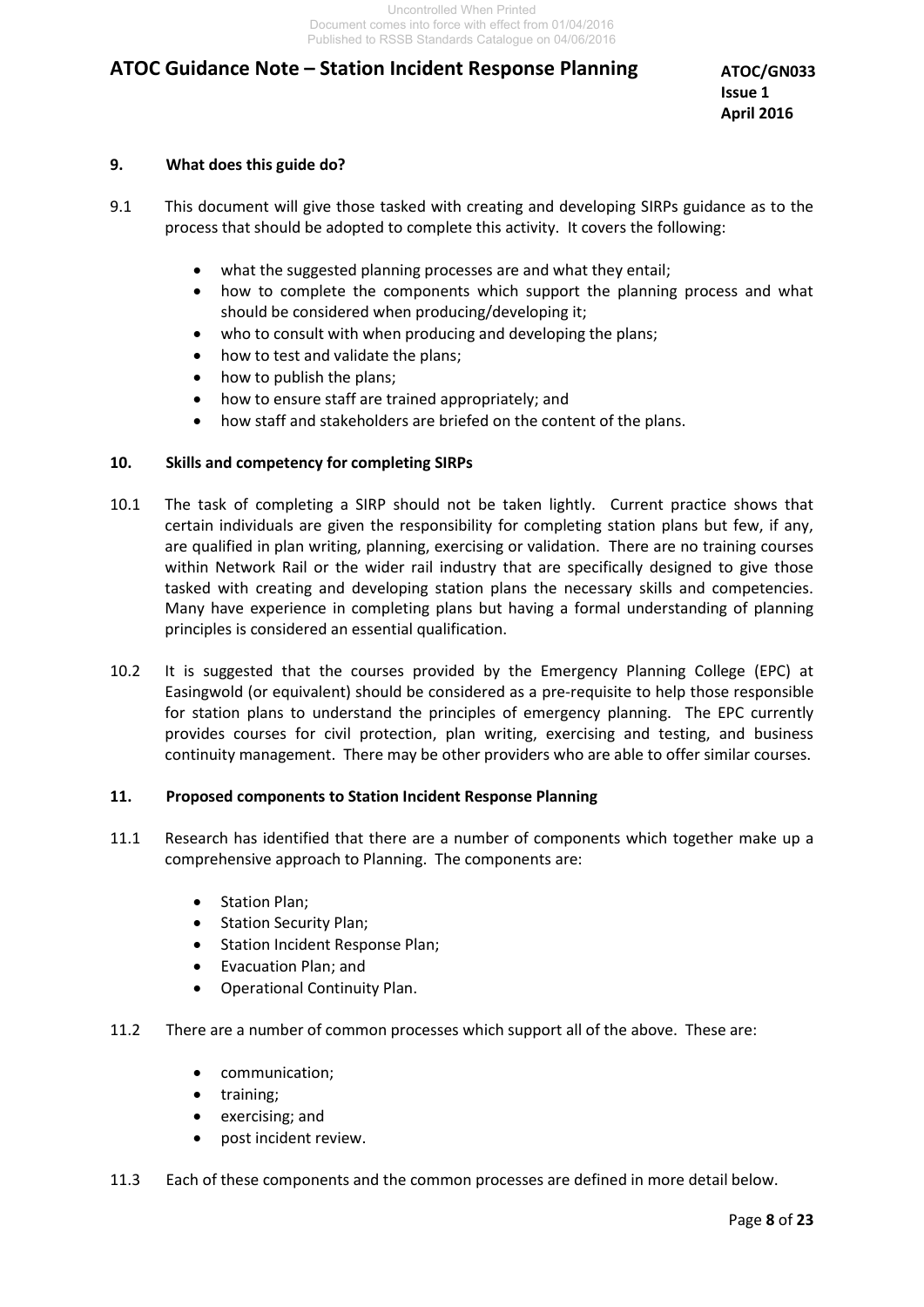**ATOC/GN033 Issue 1 April 2016**

#### **Station Plan**

- 11.4 The Station Plan (SP) sets out what business as usual looks like across all of the activities undertaken. It should state its purpose and scope.
- 11.5 This sets the baseline for the activities and enable the operator to identify any deviations from the state of normality.
- 11.6 The range of business activities covered by the SP would include:
	- crowd management;
	- automated announcements;
	- catering outlets;
	- customer information screens / display boards;
	- data links;
	- electricity supply;
	- evacuation;
	- fire alarms and other alerting systems;
	- heating;
	- information points:
	- lighting;
	- phone lines;
	- public address systems announcements;
	- public information messages;
	- retail outlets;
	- security checks;
	- ticket gates;
	- ticket sales;
	- toilets and washing facilities (both public and staff);
	- train dispatch;
	- water supply; and
	- others as identified.
- 11.7 The SP should also identify the triggers which show that the activity has or is moving away from the state of normality. These triggers should be used by the operator to consider if any response or change in response is required.

#### **Triggers, thresholds and escalation**

11.8 A process should be put in place to identify any deviation from the defined "business as usual" baseline, e.g. failure of electricity supply, an unusual degree of overcrowding, emergency incident. This should include monitoring to ensure tolerable thresholds are not exceeded and recording where appropriate decisions to implement or not implement the SIRP.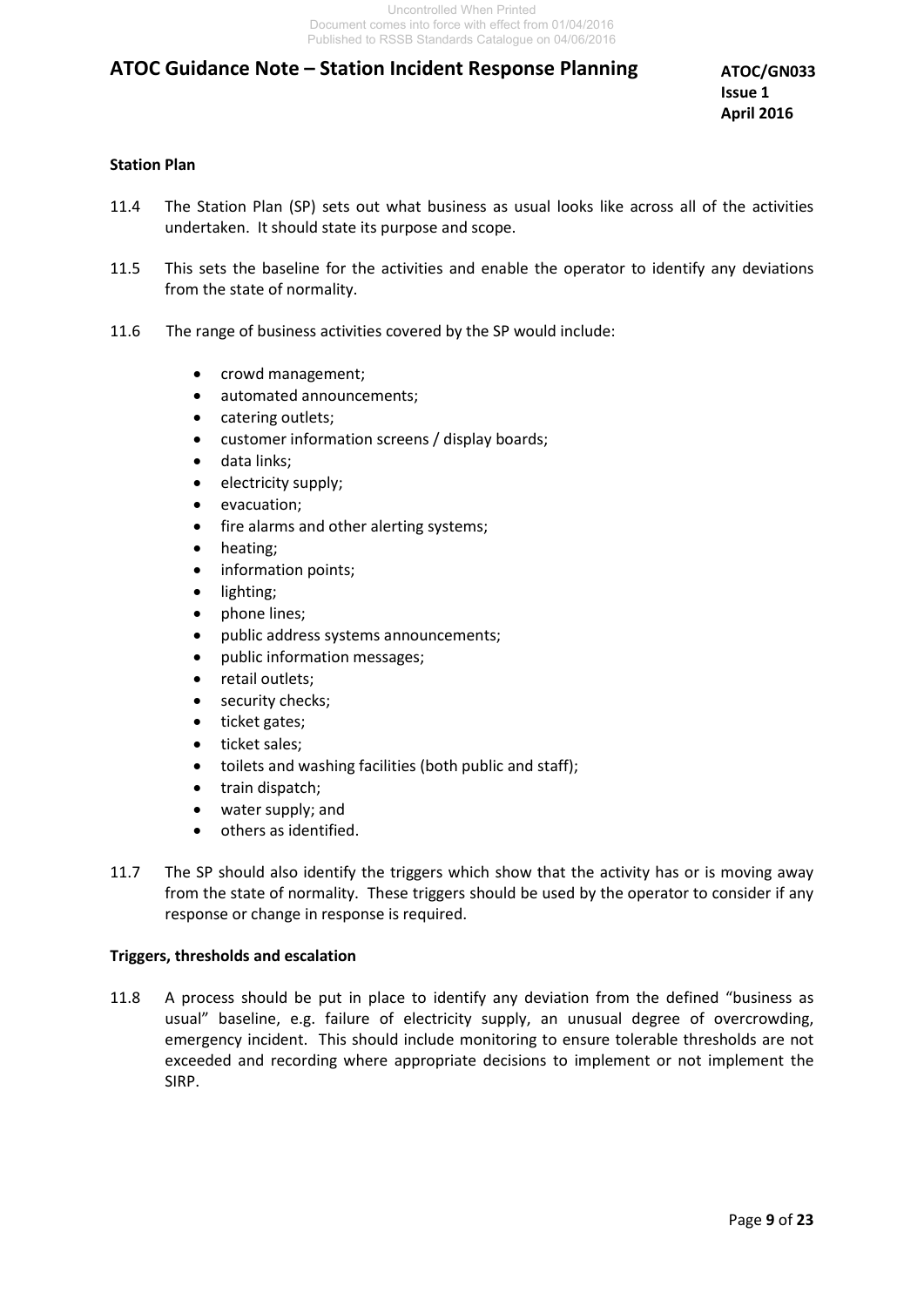Uncontrolled When Printed Document comes into force with effect from 01/04/2016 Published to RSSB Standards Catalogue on 04/06/2016

### **ATOC Guidance Note – Station Incident Response Planning**





\* BAU: Business as usual

#### **Station Security Plan (SSP)<sup>1</sup>**

- 11.9 A SSP is required to be produced in order that railway undertakings comply with the requirements set by the DfT under the auspices of the National Rail Security Programme  $(NRSP)^2$ .
- 11.10 The SSP is a classified document (Official Sensitive) which means that it cannot be made available to railway undertaking staff who do not have Counter Terrorist Check (CTC) clearance. It is issued to:
	- National Security Contacts (and deputies);
	- $\bullet$  Directors with Responsibility for Security<sup>3</sup>; and
	- Cyber Security Contacts<sup>4</sup>.
- 11.11 In most cases, Station Managers will not have direct access to the NRSP because they will not have security clearance. Railway undertakings will have to ensure that the requirements of the NRSP are communicated to Station Managers to ensure they are carried out as required.
- 11.12 The content of the SSP has to be agreed with the DfT and railway undertakings are inspected on a regular basis to ensure compliance. Advice as to the content of a SSP can be obtained from the DfT.

 $\overline{a}$ <sup>1</sup> The Station Plan and Station Security Plan could be the same document but there will need to be consideration given to whether some of the content of the latter contains restricted information (Official and/or Official Sensitive) which would limit access.

<sup>&</sup>lt;sup>2</sup> The current Programme was introduced in 2006. A review of the Programme is ongoing. Considerable changes are being proposed to address new threats which were not identified in the previous version.

 $3$  This is a new role being introduced as part of the review of the NRSP. Each operator will have to nominate a Director to undertake this role as it relates to the requirements of the NRSP.

<sup>&</sup>lt;sup>4</sup> This is a new role being introduced as part of the review of the NRSP. Each operator will have to nominate a member of staff to undertake this role as it relates to the cyber requirements of the NRSP.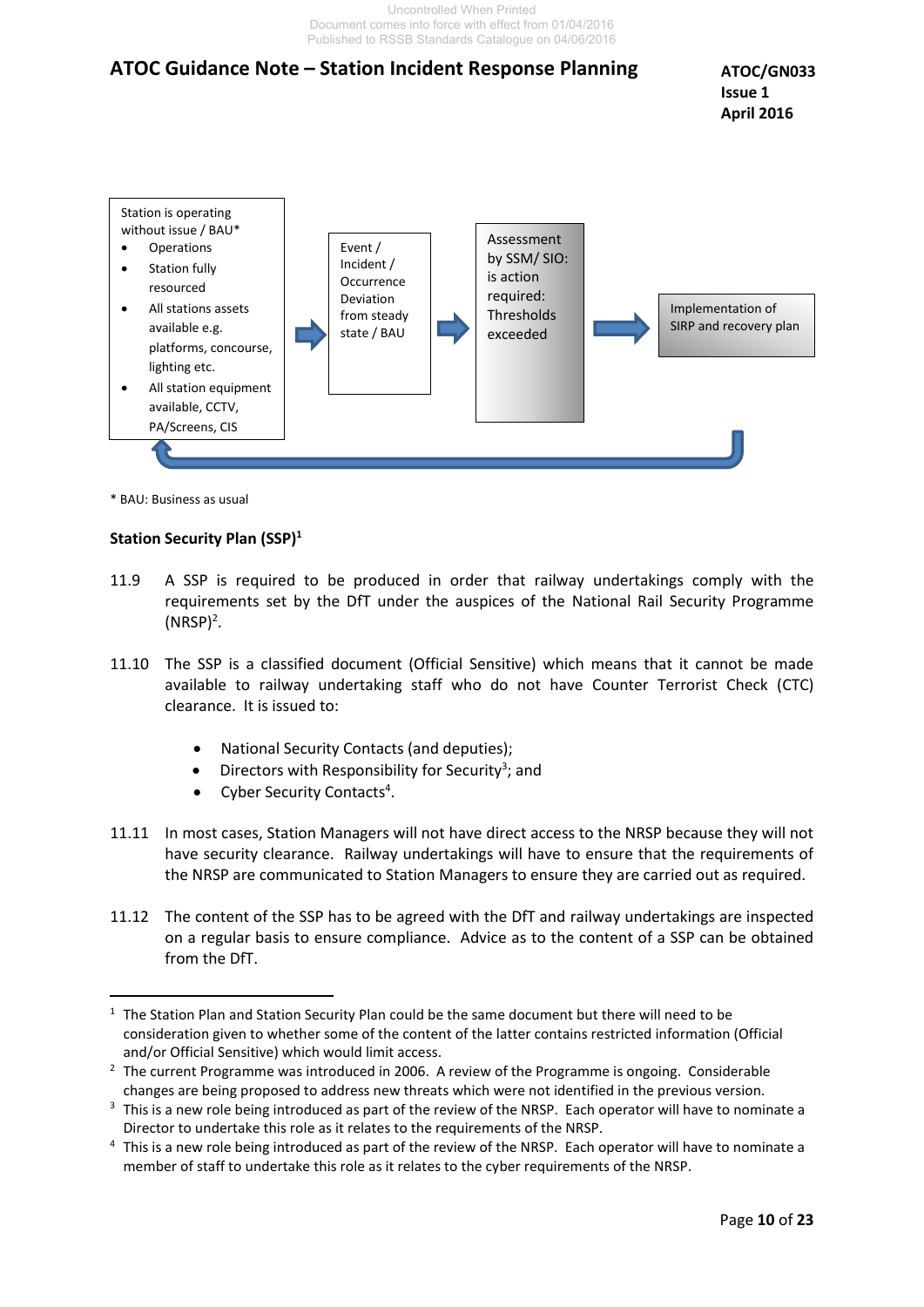**ATOC/GN033 Issue 1 April 2016**

- 11.13 The measures outlined in the NRSP apply to Station Facility Owners (SFOs) of those stations in Categories A, B and C (but not D). The list of stations with their categorisation is set out in an Appendix to the NRSP.
- 11.14 The measures specified in the Security Response Level (SRL) tables in the NRSP must be applied to a relevant location in accordance with the current SRL, as notified to the SFO or operator in writing by the Secretary of State.

#### **Station Incident Response Plan (SIRP)**

- 11.15 The SIRP can be used either in whole or in part dependent on the nature and scale of the incident. It is not intended to provide a prescriptive response, but be a flexible and scalable plan from which the required elements can be drawn to provide an appropriate response.
- 11.16 The SIRP should be implemented when there is any deviation from 'business as usual'. The Plan should set out tasks and activities which might be considered by those managing the incident.
- 11.17 The SIRP is informed by:
	- variations to the SP based on identifiable risks, e.g. loss of power, industrial action, flooding, overcrowding, terrorist attack, etc.;
	- identification of the risks and mitigation measures e.g. partial or part closure of the station, bringing in additional staff/security, emergency evacuation, etc.; and
	- the threats as set out in the NRSP.
- 11.18 There is no predefined structure for a SIRP. An outline for the content of a SIRP is shown as an Appendix. Please note that this is a guide only as local circumstances may dictate differences in approach.
- 11.19 The aviation experience is that there may be many risks but most can be covered by a generic response so there is no necessity to complete a different plan for every threat.

#### **Evacuation Plans**

- 11.21 Railway undertakings should already have in place a plan to evacuate a station for an actual or suspected fire. The threat/risk assessments should identify a range of new circumstances when a full or partial evacuation of the station is required. They should also determine the speed in which the evacuation should take place, i.e. immediate, controlled over a short time frame, controlled over a longer period.
- 11.22 Research has shown that it is likely that a generic "base plan" should be sufficient to cover the majority of eventualities identified in the threat/risk assessments. For some of the threats/risks an evacuation might not be necessary. Evacuation should only be used as a viable and appropriate response to a threat/risk.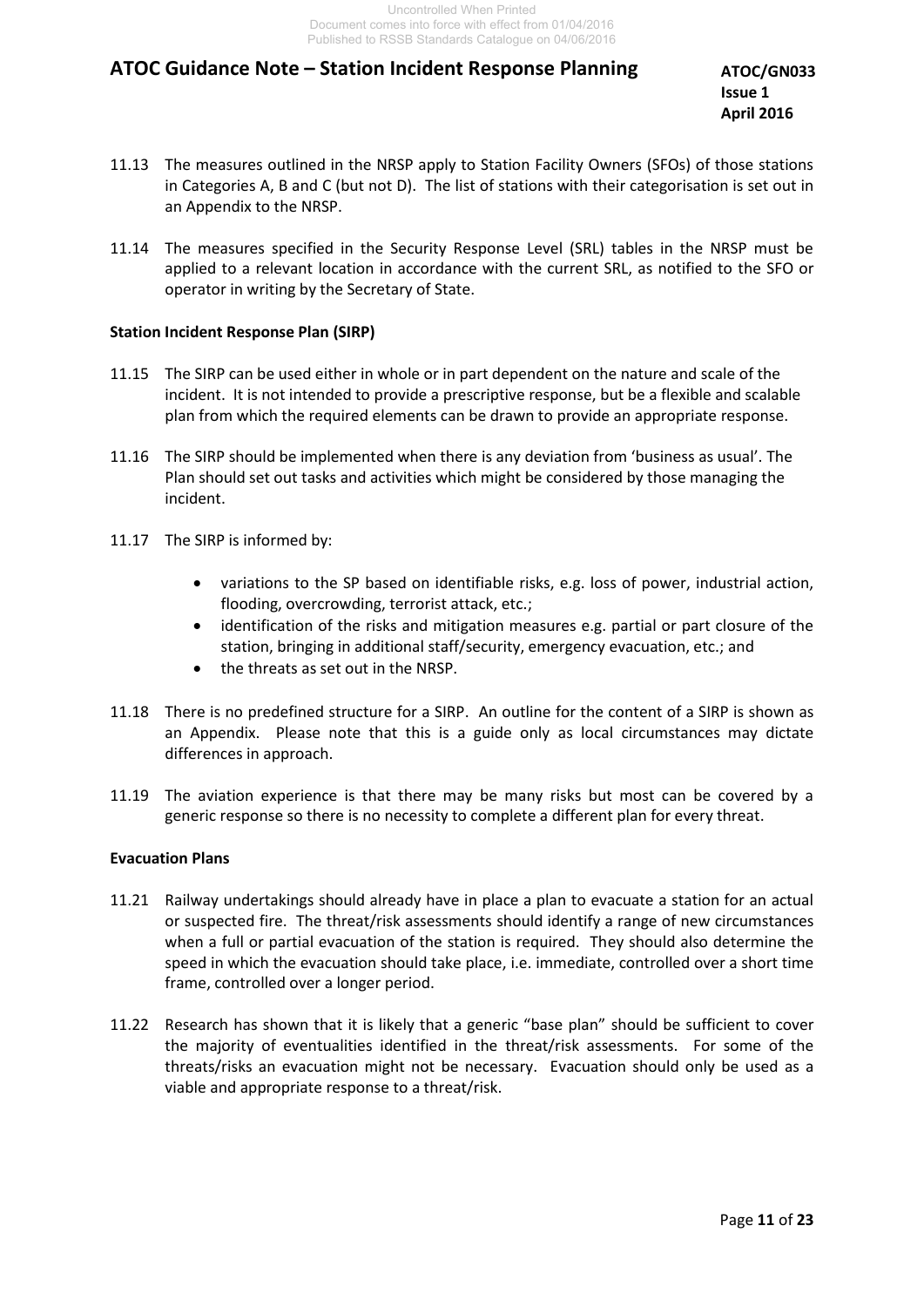**ATOC/GN033 Issue 1 April 2016**

- 11.23 The DfT has been working with the industry on developing guidance about approaches to evacuation in the event of a MTFA incident. This guidance is linked to the published public response of Run, Hide, Tell. Nothing has been published as yet but in the meantime railway undertakings might wish to consider whether there are any "safe havens" within the station which might be used by staff and/or members of the public to enable them to run from immediate danger and hide.
- 11.24 It can be seen that in some circumstances a full evacuation might be putting members of the public and/or staff in danger. Railway undertakings might wish to consider whether some of their plans for dealing with specific threats may be restricted.

#### **Operational Continuity Plan (OCP)**

- 11.25 The time to return to business as usual (or a revised business as usual) will depend on the nature of the incident/event. For some eventualities the return to normality will be quick but for others it might be days, months and in a few cases even longer (in which case railway undertakings should have in place business continuity plans which show how services will continue if, for example, a station needs to be rebuilt following a building collapse).
- 11.26 Railway undertakings will need to demonstrate how the business operation (as shown in the SP) will continue after the emergency response and before return to normality. If the eventuality has been significant then business as usual might be very difficult to achieve for many days or weeks.
- 11.27 Having looked at the range of threats/risks, the most typical examples of where and OCP will be required are:
	- long term loss of an external supply, e.g. water, electricity, or gas;
	- loss of an external service, e.g. refuse collection, cover by a security company, etc.;
	- insufficient staff to continue a safe operation, e.g. following a critical incident in the vicinity of a station, a health emergency which has affected staff, strike, etc.; and
	- waiting for a response by the emergency services to be completed this may be to allow for a forensic examination of a scene, check for a suspicious device or behaviour.

#### **12. Post Incident Review (PIR)**

- 12.1 Incidents will differ in their complexity and the time it takes to return to normality. They may be undertaken in addition to or alongside Hot and Cold Debriefs.
- 12.2 A PIR should be undertaken after every major/critical incident.
- 12.3 A PIR should be considered in the following circumstances:
	- an aspect of the response was not as effective as it could have been;
	- it is a company requirement to under a review following an incident; and
	- there has been significant public/government scrutiny as to how the incident was handled.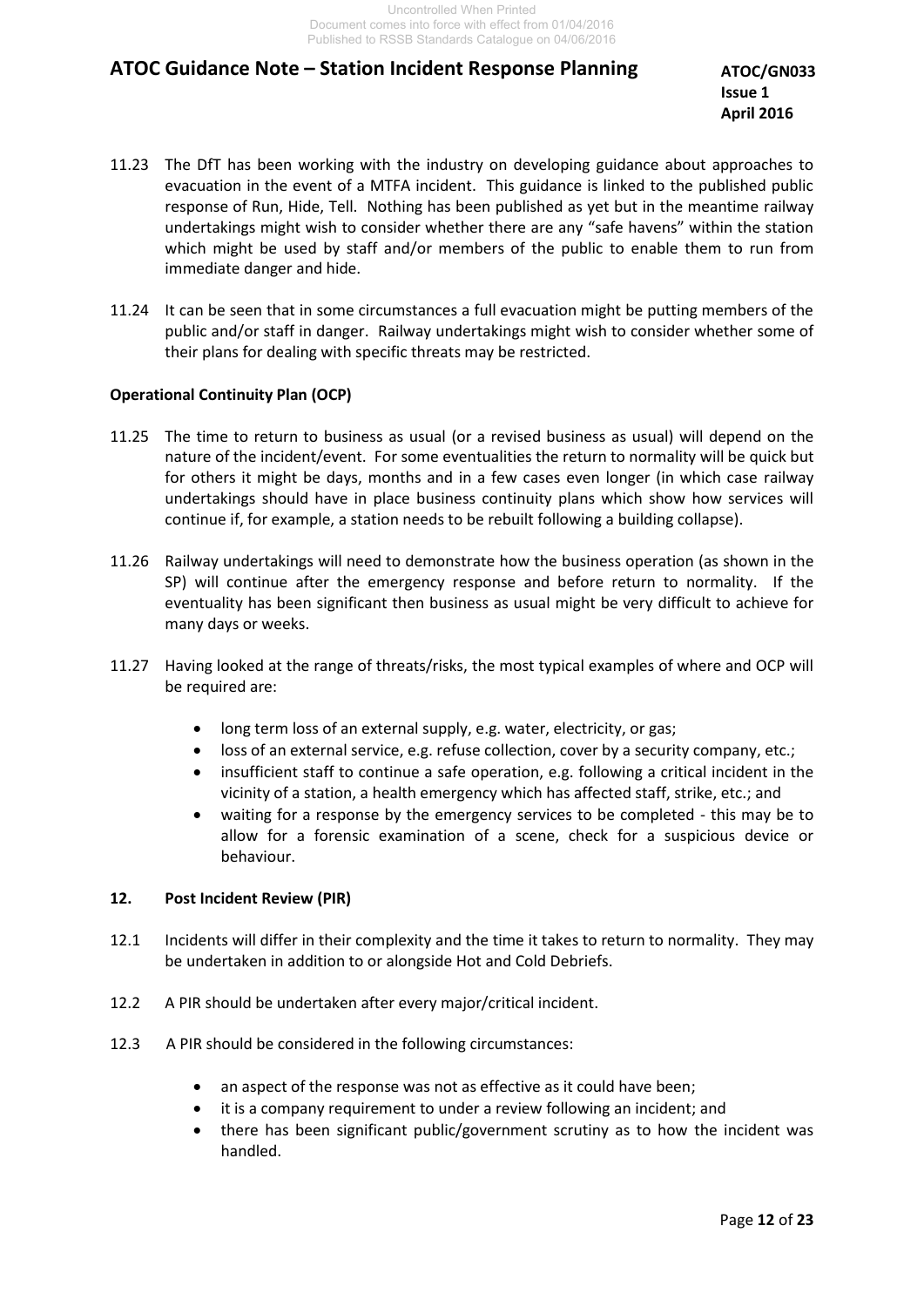**ATOC/GN033 Issue 1 April 2016**

- 12.4 There is no hard and fast rule about who should lead the PIR. It is presumed that this will be the railway undertaking. Depending on the nature of the incident, consideration might be given to the lead organisation being the BTP or, because of confidentiality issues, it might be necessary to hold two separate (but coordinated) reviews.
- 12.5 A PIR is, simply, an evaluation of the response to an incident. The evaluation can be aimed at the entire company, selected departments or groups, and/or the external responders to the incident. The review identifies weaknesses while emphasising the strengths within the company which will serve to reinforce improved planning.
- 12.6 PIRs are critical to the long-term success of the company. While the event is fresh in everybody's memory, it is important to document, organise, and prioritise what everyone in the company has learned and convert these lessons learned into real changes in policies, plans, procedures, personnel, and budget priorities. The companies that identify and accept these lessons and change the way they do business are those that will respond more effectively during the next incident.
- 12.7 Keys questions to consider as part of the PIR are:
	- What should be learned from the incident?
	- What can be done to avoid repeating the same mistakes?
	- How to determine which policies and procedures worked and which didn't work?
	- What are the implications of the incident on customers, staff, third parties using railway undertaking facilities and the wider rail industry?
	- What changes need to be made? What worked well?
	- How do these questions get answered? Who has the authority to address the findings?
	- Should an expert, third-party be invited in to facilitate this process?
- 12.8 Key considerations in terms of the PIR itself are:
	- Who will conduct the PIR?
	- Who will be on the review team?
	- What expertise will be needed?
	- What level of management should be involved?
	- What functional areas of the company need to be represented?
	- What locations need to be involved?

#### **13. Communication**

 $\overline{a}$ 

13.1 Where a Station Committee exists<sup>5</sup>, it is expected that all Plans (except those which are restricted) will be developed with the membership. It will be the responsibility of the lead representatives from each partner to make sure that the Plans are promulgated as necessary.

<sup>&</sup>lt;sup>5</sup> There is already a requirement under the NRSP for a Station Security Committee to exist at Cat A and B Stations. The Station Security Committee and a Station Committee as not necessarily the same thing. It is for operators to decide if they wish to keep them separate.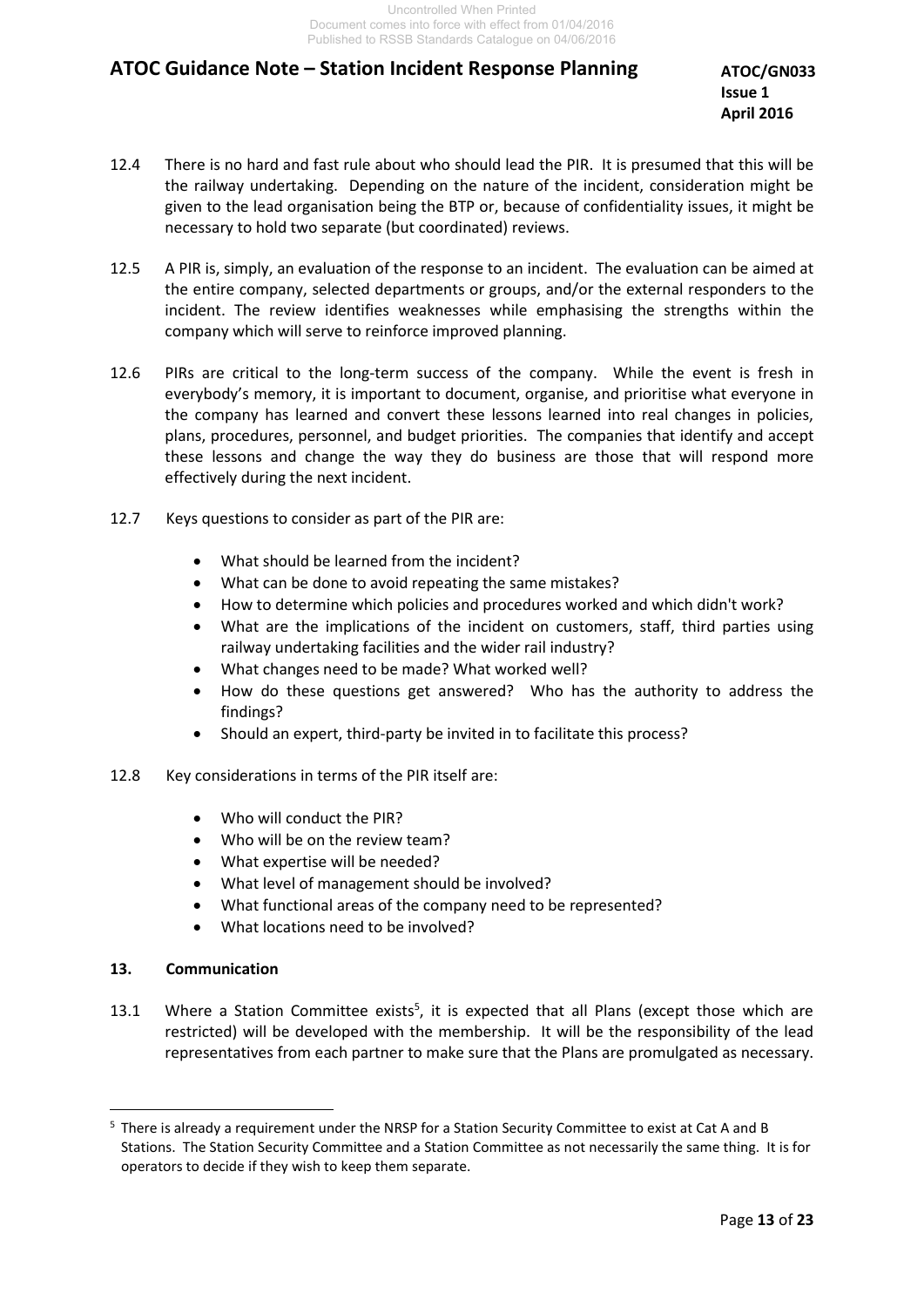**ATOC/GN033 Issue 1 April 2016**

- 13.2 It is recommended that Plans be shared with the following:
	- the BTP (both representatives of the local policing team and specialist policing team);
	- other companies and organisations which operate at the station where this is considered appropriate;
	- tenants;
	- the local Home Office Police force;
	- the Local Authority;
	- other transport operators that operate outside the station;
	- other emergency services; and
	- other relevant organisations.
- 13.3 All Station Managers should ensure that all their staff are made aware of the existence and location of the Plans referred to in this guidance and the key responsibilities contained within them.
- 13.4 Consideration should be given to how the Plans can be made available to a wider group of people. Options include:
	- hard copies which should be kept at locations where they are accessible at the time an incident is taking place. A copy should be kept off-site in the event of a critical incident which requires the closure of a station;
	- use of an Extranet so that authorised partners may access the Plans on line; and
	- Intranet so that staff may access the Plans on line.
- 13.5 Railway undertakings and the BTP are moving into a position where information is made available to them on PDAs and smart phones. The provision of digital versions is therefore recommended.
- 13.6 One of the key challenges is version control so that staff and partners have access to the most up to date set of plans. It should be the responsibility of the Station Manager to ensure that all hard copies of Plans held at stations are up to date and accessible. They should also ensure that any digital versions are aligned with hard copies.

#### **14. Training**

- 14.1 Railway undertakings should put in place a comprehensive approach to make sure that the objectives and contents of Plans are understood by staff. There are a variety of ways of achieving this including:
	- awareness;
	- briefing; and
	- training.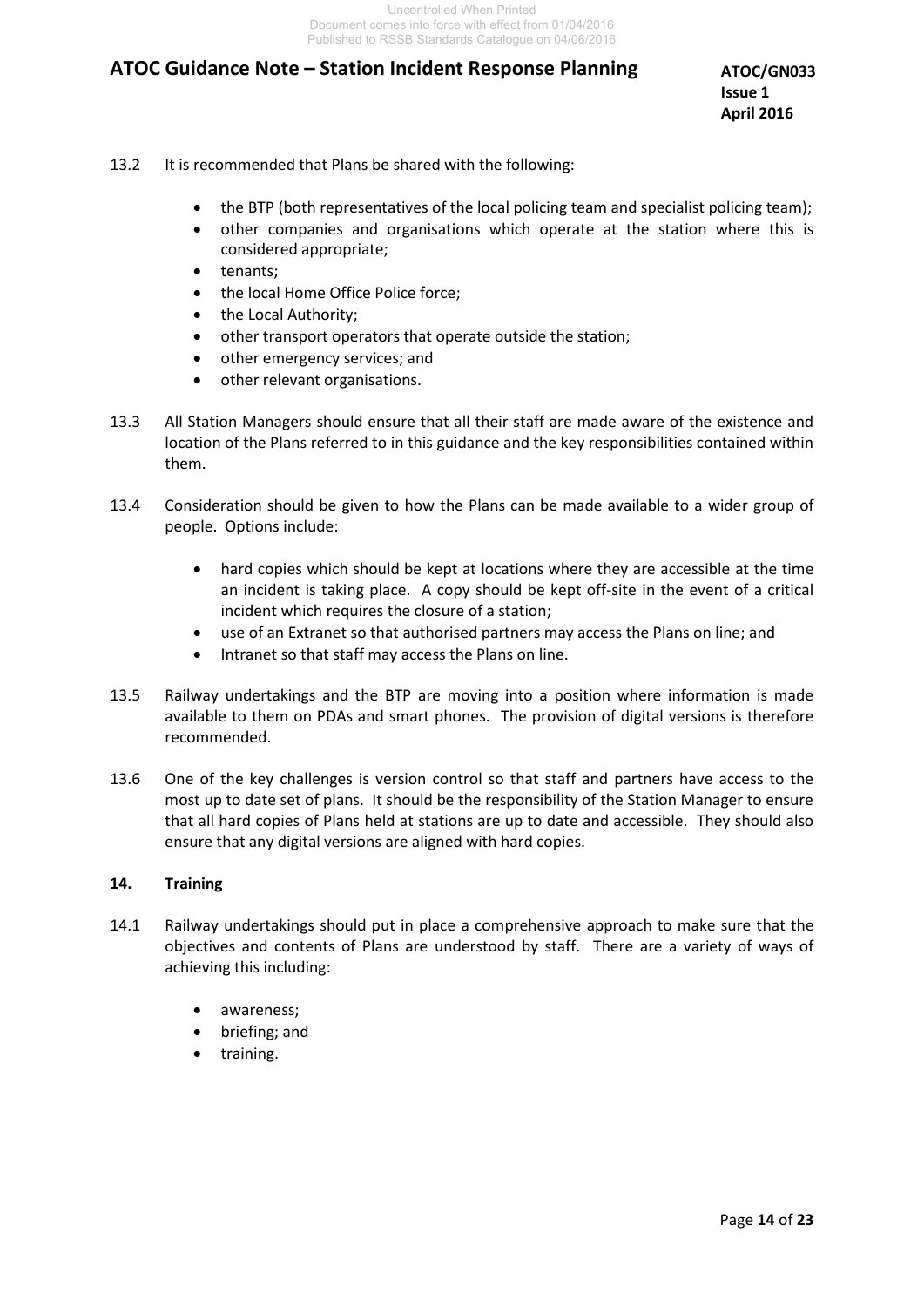**ATOC/GN033 Issue 1 April 2016**

- 14.2 Railway undertakings already have to comply with the training requirements of the NRSP<sup>6</sup> and there are a lot of synergies between what is covered in respect of the SSP and the other plans referred to in this guidance.
- 14.3 It is proposed that railway undertakings compile a document which shows the approach to ensuring the effective delivery of the Plans set out in this guidance.
- 14.4 The document should include:
	- the roles for which awareness/briefing/training is required;
	- what jobholders will be trained in;
	- how the awareness/briefing/training will be delivered, assessed and refreshed;
	- how learning from training will feed back; and
	- how training records are going to be compiled and maintained.

#### **15. Exercising**

 $\overline{a}$ 

- 15.1 Railway undertakings should have a risk based exercise programme in place to test their response to all incidents, based on current awareness of key plans/arrangements and the consequences of getting it wrong.<sup>7</sup> The objective of exercising is to identify vulnerabilities in the current arrangements - either because they are untested, complex or involve multiple organisations. The type of exercising to be undertaken may be influenced by cost, practicality, number of available participants, impact on business or other factors.
- 15.2 The table below provides a guide to railway undertakings to determine their approach to exercising:

<sup>&</sup>lt;sup>6</sup> A Security Training Plan has to be produced for DfT and compliance is inspected.

 $<sup>7</sup>$  As a minimum, Cat A and B stations must exercise their security response plans/arrangements on an annual</sup> basis.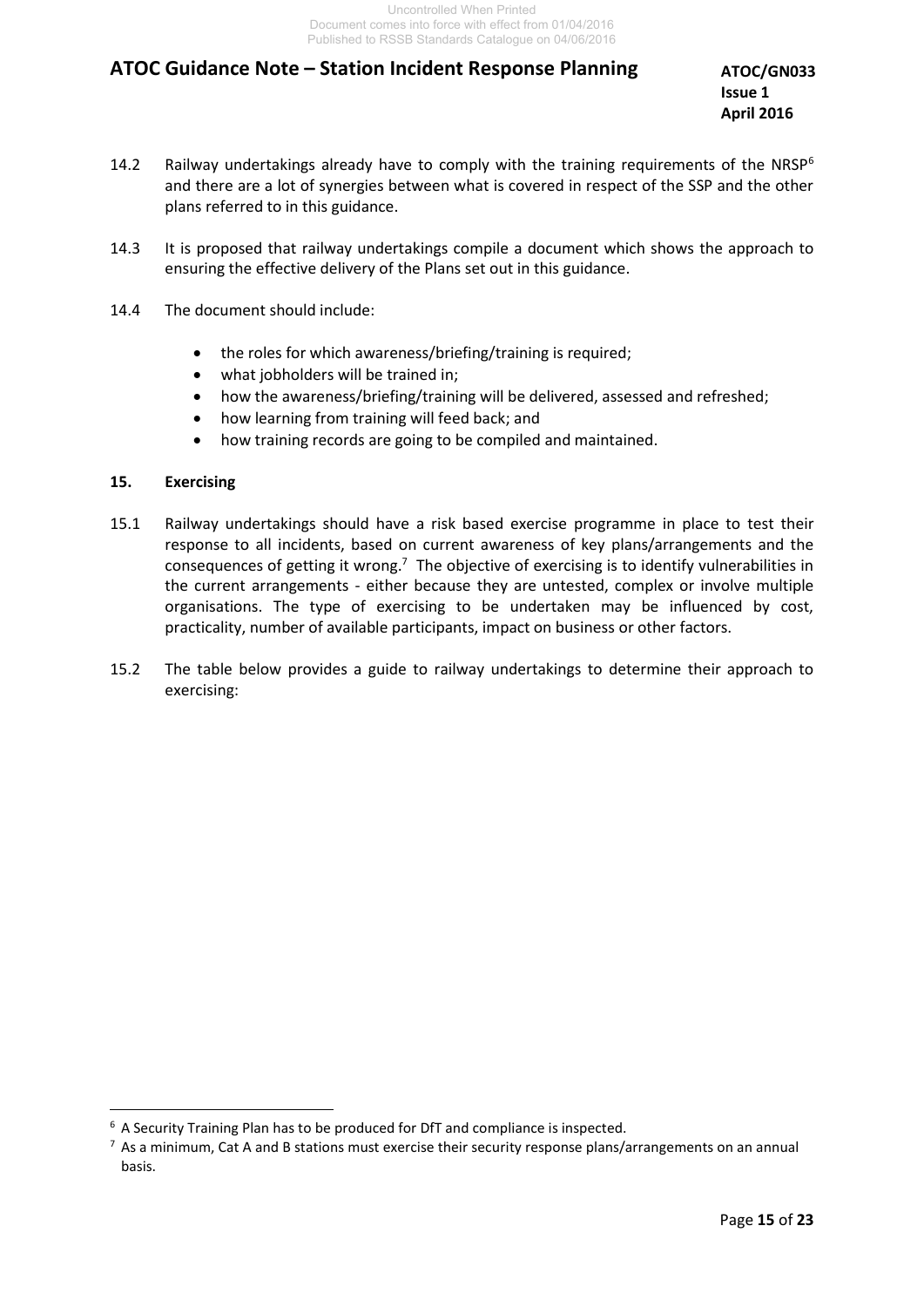**ATOC/GN033 Issue 1 April 2016**

# Proportionate use of exercising



15.3 Lessons learnt through exercising should be captured, shared, and fed back into response plans/arrangements, as appropriate, by the railway undertaking.

#### **16. Joint Emergency Service Interoperability Programme (JESIP)<sup>8</sup>**

- 16.1 JESIP was established in 2012 to address the recommendations and findings from a number of major incident reports.
- 16.2 When police, fire and ambulance services respond together to incidents, along with other agencies, each organisation brings its own expertise to that situation. JESIP has recognised this and developed and published the JESIP Joint Doctrine – the interoperability framework. This guidance has been designed to help clarify the roles and responsibilities of emergency services in the early stages of response to a multi-agency incident.

 $\overline{a}$ 

<sup>&</sup>lt;sup>8</sup> There is a dedicated site – please see [http://www.jesip.org.uk/home.](http://www.jesip.org.uk/home)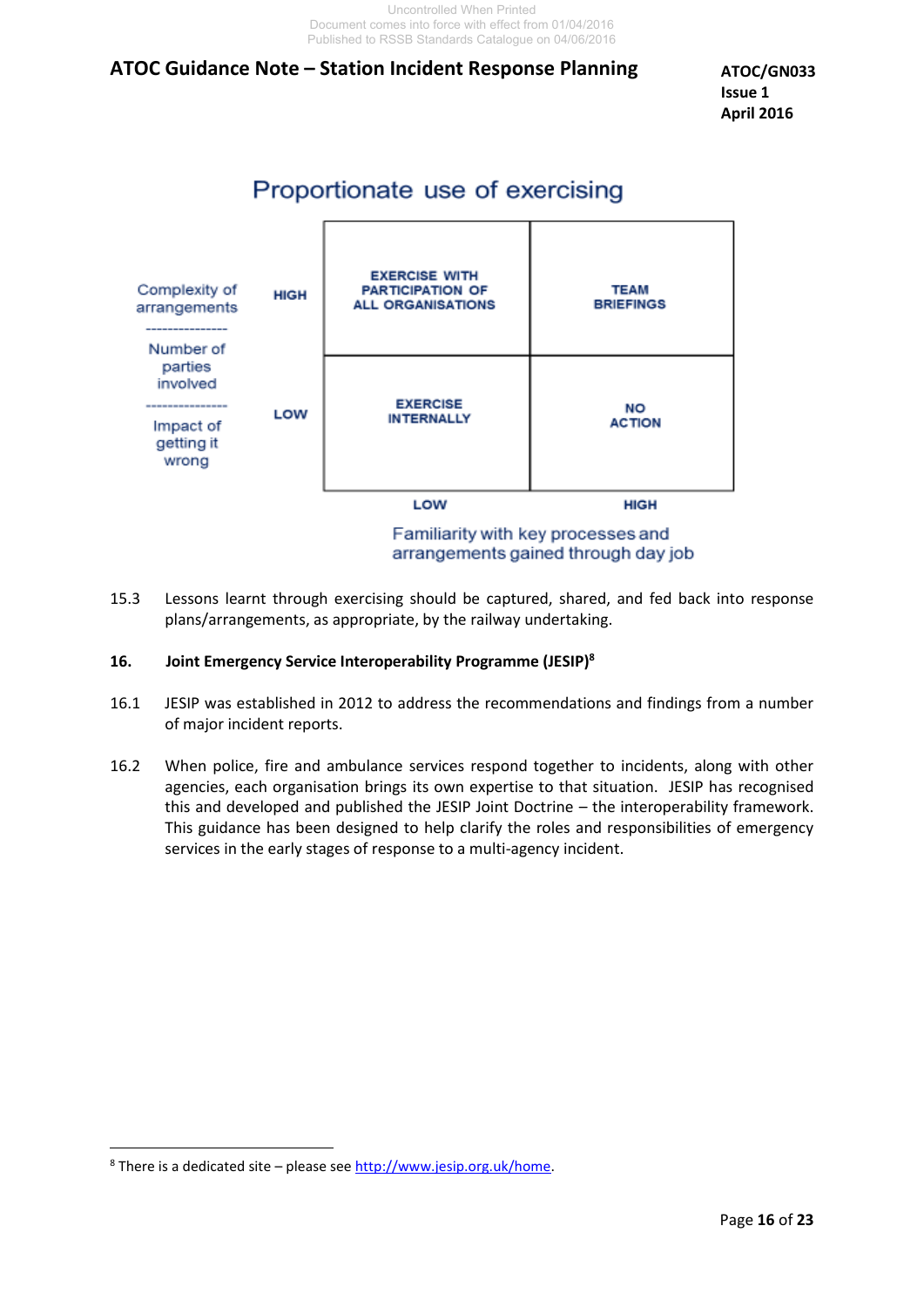**ATOC/GN033 Issue 1 April 2016**

#### **APPENDIX A - Station Incident Response Plan (SIRP) Proposed Structure**

#### **1. Structure**

The proposed structure for a SIRP is:

- Contents:
- Introduction;
- role and responsibilities;
- definitions;
- command:
- role of the Station Incident Officer (SIO);
- command post;
- Multi-Agency Threat and Risk Assessment (MATRA);
- resources;
- triggers, thresholds and escalation;
- **•** business continuity/desired end state;
- working strategy;
- record keeping;
- business as usual what does the station look like when operating normally;
- Station Specific Information (maps, diagrams, how the fire alarm works, etc.);
- Specific Incident Response Plans covering:
	- o Evacuation;
	- o crowd management;
	- o event plan;
	- $\circ$  terrorist incidents (suspect package, bomb threat, Marauding Terrorist Firearms Attack (MTFA), Chemical, Biological, Radiological, Nuclear (CBRN))<sup>9</sup>;
	- o public protest on station;
	- o fire alarm activation;
	- o rendezvous points for emergency services; and
	- $\circ$  other 'What If's' (such as flood in station, fire, public disorder/public protest, gas leak, loss of key access routes/disabled access, loss of escalators, loss of communication systems, loss of power, loss of water, building collapse, crime scene, loss of waste facilities (and toilets), external non-rail incident, incident on London Underground (applicable to London only)

#### **2. Contents**

2.1 Insert a contents page

#### **3. Introduction**

 $\overline{a}$ 

3.1 Explain how the Plan was put together, its purpose and what other documents are referred to and where they can be located.

<sup>&</sup>lt;sup>9</sup> See NRSP for guidance in response to a CT threat.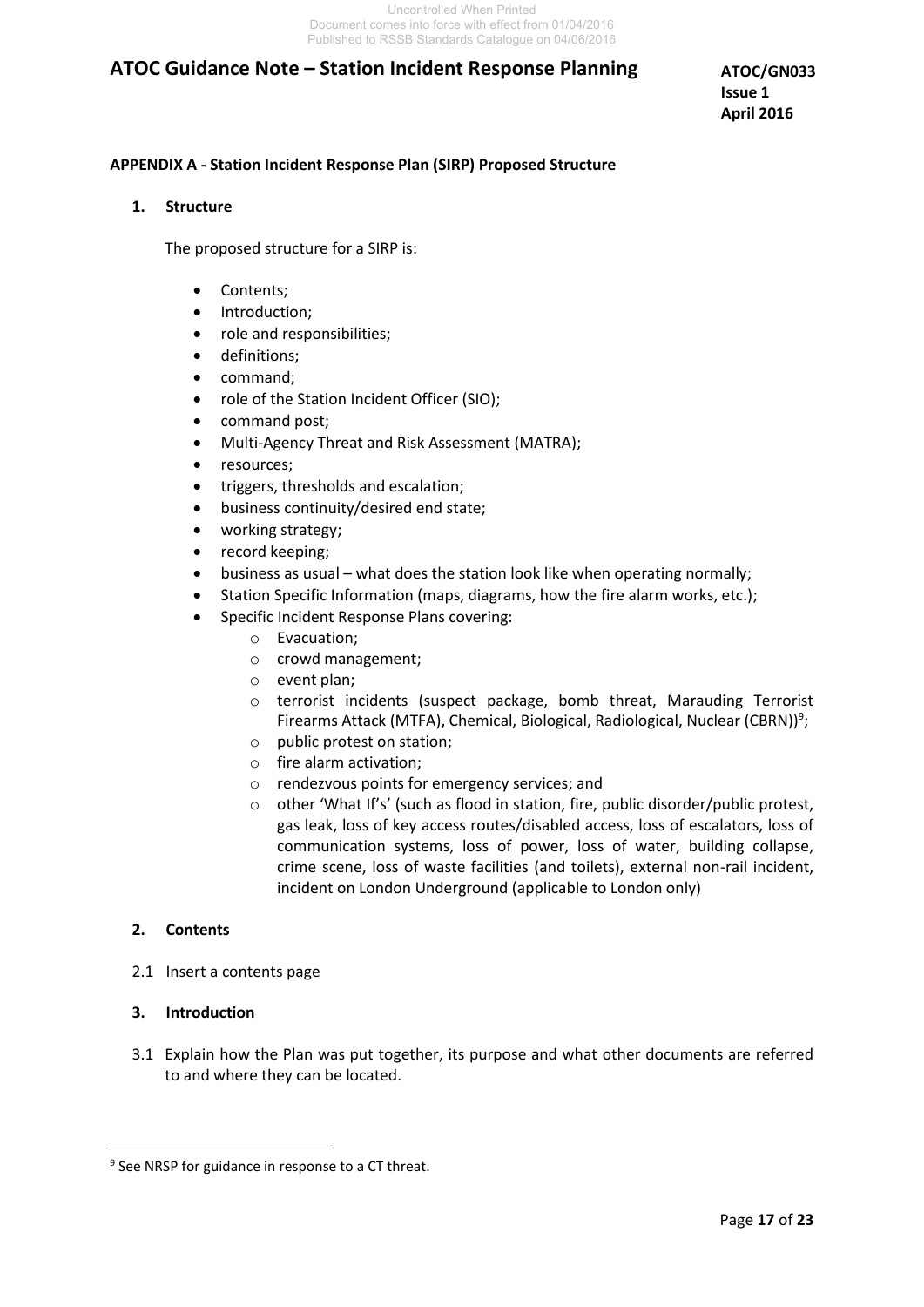**ATOC/GN033 Issue 1 April 2016**

#### **4. Role and responsibilities**

4.1 Identify the roles and responsibilities for your company and the partners you have worked with on developing the Plan. Include partners who will be involved in any response arrangements.

#### **5. Definitions**

5.1 Insert the list of definitions used in the SIRP.

#### **6. Command**

- 6.1 Railway undertakings should comply with the standard UK three-tier command structure for the management of the response to an incident affecting the railway. These tiers are defined as Strategic (Gold), Tactical (Silver) and Operational (Bronze). The detailed response depends on the circumstances, in liaison, if appropriate, with the emergency services.
- 6.2 Having a command structure provides a framework for delivering a strategic, tactical and operational response to an incident. It also allows processes to be established that facilitate the flow of information, and makes sure that decisions are communicated effectively and documented as part of an audit trail.
- 6.3 In the event of a major incident, a command and control structure will be put in place to provide overall management and coordination of the response. This comprises Gold (strategic), Silver (tactical) and Bronze (operational) levels. Rail industry involvement in this involves the appointment of a Rail Incident Officer by Network Rail and the appointment of a Train Operator Liaison Officer (TOLO) or Station Incident Officer (SIO) by the Train Operator(s)<sup>10</sup> to support the RIO. See below for an explanation of the differences between the three command levels.

#### **Gold**

- This is the strategic level of command and will be located away from the scene. It does not exercise operational control of the incident but it will establish policy within which Tactical Commander(s) will work. It will provide resources, make executive decisions, prioritise demands, consider long-term incident handling and decide plans to return to normality;
- Strategic Co-ordinating Group (SCG); and
- Rail British Transport Police (BTP).

#### **Silver**

 $\overline{a}$ 

- This is the tactical level of command and may be located at or near the scene. The Silver Commander is the Incident Officer responsible for the operational management of the incident. Silver will prioritise resource allocation, plan and coordinate tasks to be undertaken, hold meetings and deal with inter-agency communications;
- STAC (Scientific Technical Advice Cell); and

<sup>&</sup>lt;sup>10</sup> For Network Rail managed stations, Network Rail will appoint the SIO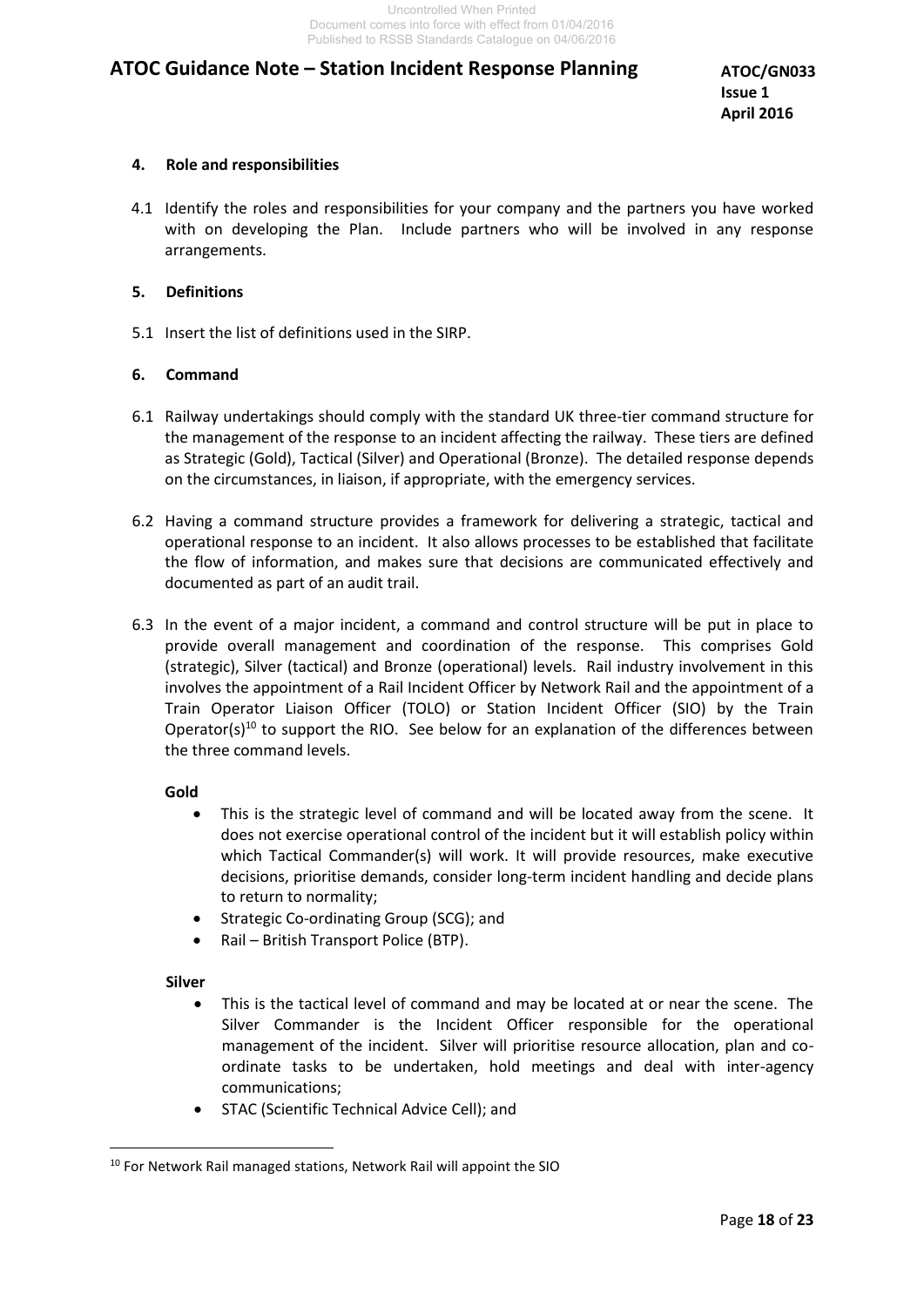**ATOC/GN033 Issue 1 April 2016**

Rail - Engineering staff, Rail Incident Commander (RIC) if appointed, otherwise RIO.

#### **Bronze**

- This is the operational level of command that is located at the scene or associated areas. There may be several Bronze Controls. Bronze level will assess the extent of the incident and determine specific tasks e.g. scene security, cordons, victim recovery etc.; and
- Rail RIO (if RIC appointed), TOLO, SIO, Engineering staff.

#### **7. Role of the Station Incident Officer (SIO)**

- 7.1 The SIO is the person charged with the role of Tactical (on-site) command for incidents that occur on or within the confines of a station. The role of the SIO shall be undertaken by a railway undertaking or Network Rail member of staff depending on whether the station is managed by Network Rail or the railway undertaking. The role of the SIO should usually be undertaken, at railway undertaking /Network Rail stations, by a Shift Station Manager who has the relevant competencies.
- 7.2 For an incident that affects both the route and a station, the RIO will assume command of the incident and the SIO will report to that RIO.
- 7.3 The SIO will be appointed locally and will be of an appropriate level of seniority according to the severity of the incident, i.e. this could be a supervisory member of staff, shift station manager or station manager.
- 7.4 The Station will never determine the Strategic or Tactical levels of an incident. That should come from Route Control.

#### **8. Command post**

- 8.1 Good practice suggests that an incident command post is established from which the incident can be managed. This would normally be the Station Control Room, however, alternatives should be considered in case this is unable to be used. The purpose of the command post is to conduct and direct on-scene control of tactical operations.
- 8.2 The Incident Command Post will typically comprise the SIO and immediate staff and may include other designated incident management representatives.

#### **9. Multi-Agency Threat and Risk Assessment (MATRA)**

9.1 The SIRP will need to be developed with partners in order for it to be of benefit. The NRSP identifies as good practice that operators use Multi-Agency Threat and Risk Assessment (MATRA) processes in their security plans (as is used in aviation). The process is designed to help organisations identify areas of greatest security risk, decide upon actions that need to be taken to mitigate that risk, and assign responsibilities for delivering those actions.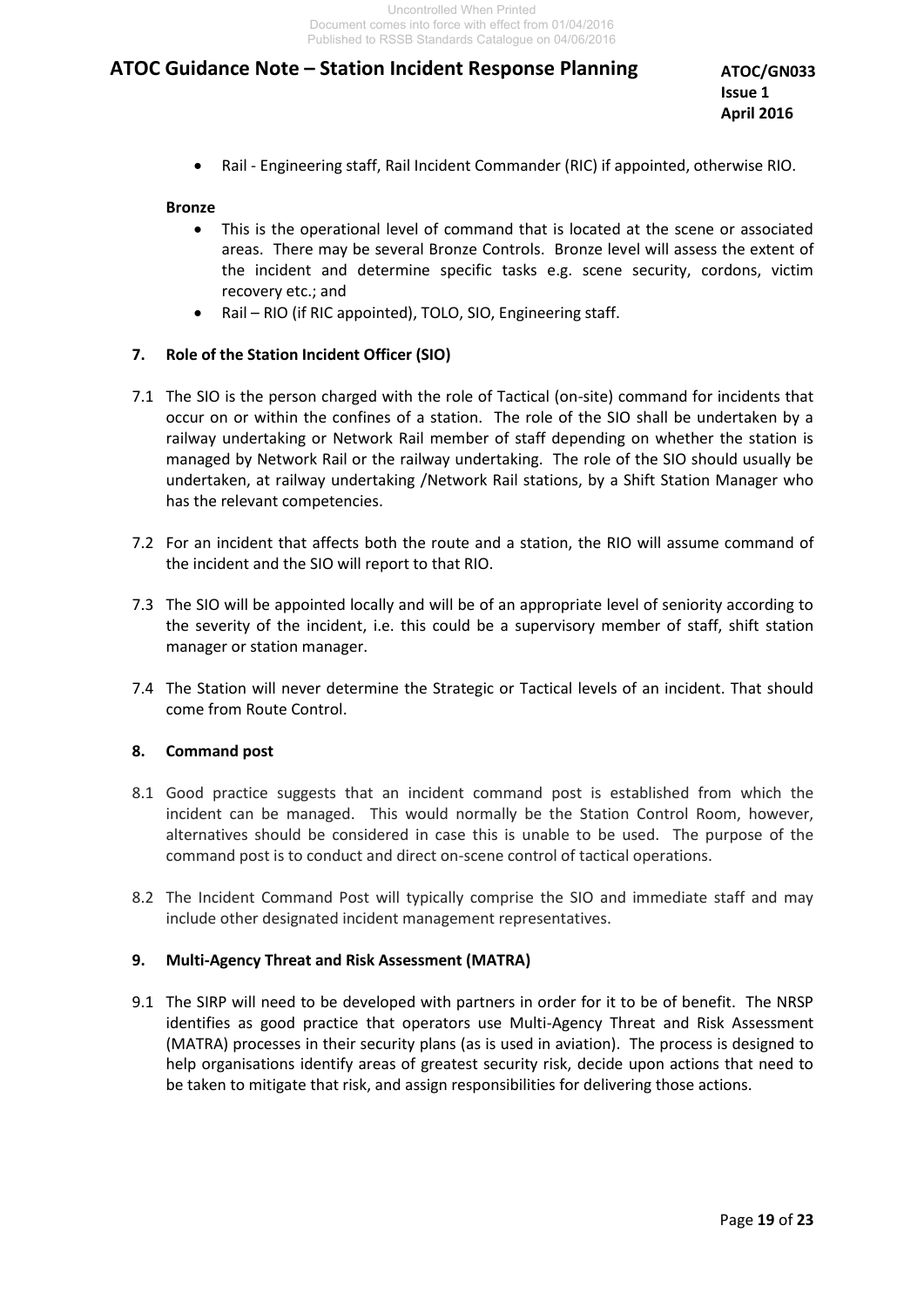**ATOC/GN033 Issue 1 April 2016**

- 9.2 The MATRA process requires the parties involved (collectively referred to as the MATRA group) to work collaboratively towards their common aim of creating a secure railway environment. It is important that MATRA working methods are transparent so that all involved can understand how different parties carry out different functions and the varying resources needed to enable them to do so. An example of an action to promote transparency and demonstrate a collaborative working relationship would be the development of a MATRA Charter, to be signed by a representative from each party in the group, with defined Terms of Reference, scope and ways of working.
- 9.3 There are other structured approaches which operators may use. The key part of the process is the involvement of partners from the inception through to publication then response.

#### **10. Resources**

- 10.1 The starting point for business continuity plans is that normal business cannot be achieved in extraordinary circumstances. It is therefore important that station resources can be deployed and reallocated to critical functions during an incident.
- 10.2 Station Plans should list the minimum resources and staffing levels required to fulfil those functions.
- 10.3 The SIRP should consider the number of staff required in order to isolate, contain and deal with the incident.

#### **11. Triggers, thresholds and escalation**

- 11.1 Please see the reference in the main text (para 11.8).
- 11.2 The level of any response will depend on a structured approach looking at indicators e.g. Green, Amber, Red type assessments and associated actions. Taking pedestrian flow in a key subway as an example this might be:
	- Green = full body of individuals visible on CCTV images BAU and no action needed;
	- Amber = only upper half of bodies of individuals visible  $-$  overcrowding apparent  $$ appropriate action needed (e.g. direction of staff to area, closer monitoring); and
	- Red = only heads of individuals visible  $-$  serious overcrowding apparent  $$ appropriate action needed (e.g. redirect passengers to alternative routes, alert station manager).
- 11.3 Each response element follows a set format which hopefully sets out the initial actions that should be undertaken when an incident occurs. These are:
	- What information do I have and what information do I need?
	- What are the threats and risks to the station from this incident?
	- What policies are available that I can use to resolve this incident?
	- What are my options for resolving this incident?
	- What do I need to put in place to respond to this incident?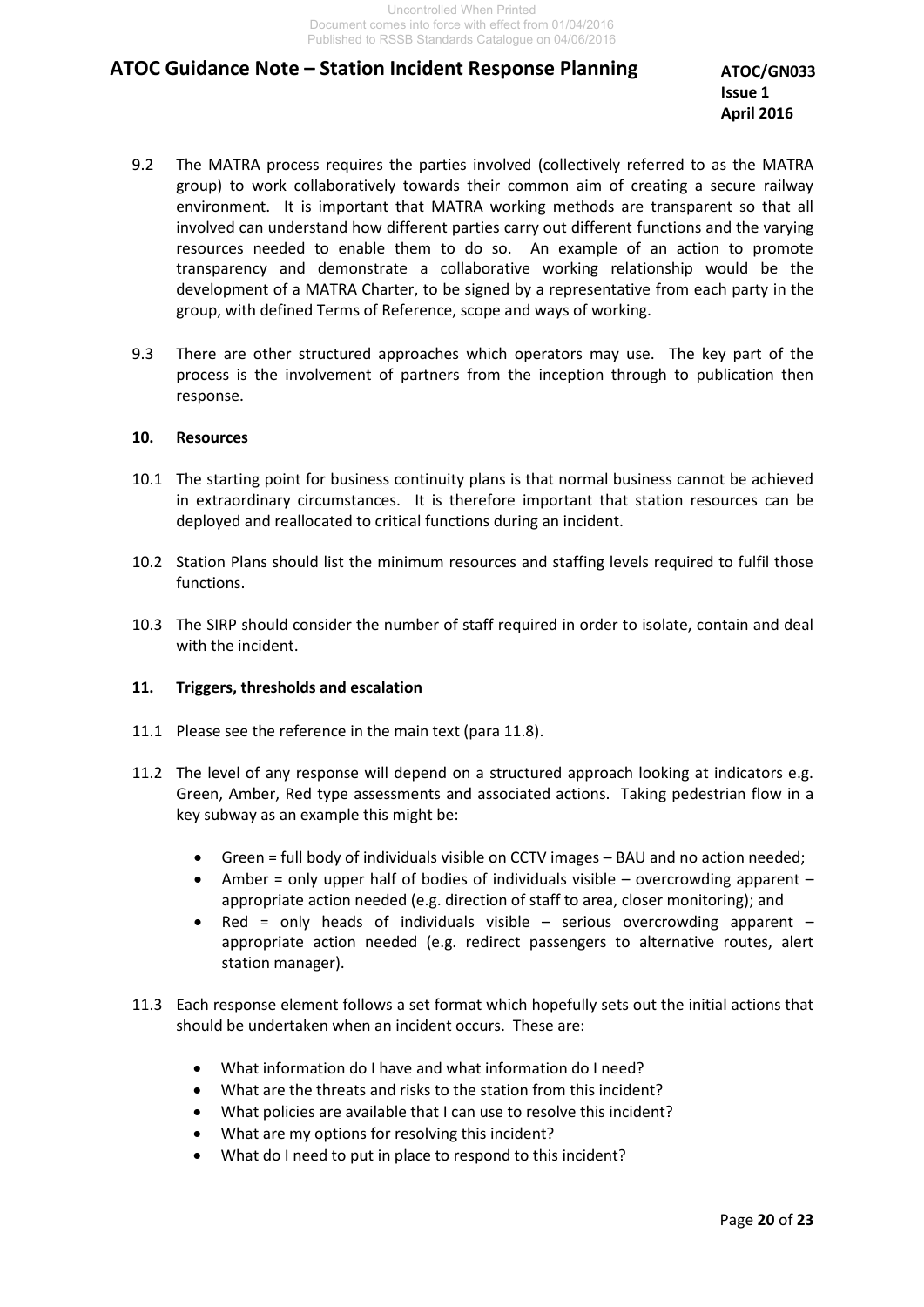**ATOC/GN033 Issue 1 April 2016**

| <b>Threat/Risk</b>      | Indicators G, A & R                                                                                                                                                                                            | Response<br>(policies/procedures)                                                                                                                                                                                                                        | <b>Options -</b><br><b>Mitigation</b>                                                                                                                                                              | <b>Responding</b><br>agencies and |
|-------------------------|----------------------------------------------------------------------------------------------------------------------------------------------------------------------------------------------------------------|----------------------------------------------------------------------------------------------------------------------------------------------------------------------------------------------------------------------------------------------------------|----------------------------------------------------------------------------------------------------------------------------------------------------------------------------------------------------|-----------------------------------|
|                         |                                                                                                                                                                                                                |                                                                                                                                                                                                                                                          | <b>Measures</b>                                                                                                                                                                                    | lead                              |
| Loss of water<br>supply | Green - water<br>supply working as<br>normal at all<br>locations<br>Amber – water<br>supply not present<br>at some location<br>and/or intermittent<br>supply.<br>Red – no water<br>supply at all<br>locations. | Amber – Establish what<br>is causing the problem<br>then consider if the<br>temporary loss affects<br>operations and if so what<br>measures have to be<br>introduced.<br>$Red$ – consider what<br>services have to shut and<br>the effect on operations. | a) Partial<br>closure of<br>the affected<br>facility.<br>b) Total<br>closure of<br>the affected<br>facility.<br>c) Partial<br>closure of<br>the station.<br>d) Total<br>closure of<br>the station. | Lead: TOC<br>Water Board          |
| Loss of                 |                                                                                                                                                                                                                |                                                                                                                                                                                                                                                          |                                                                                                                                                                                                    |                                   |
| electricity             |                                                                                                                                                                                                                |                                                                                                                                                                                                                                                          |                                                                                                                                                                                                    |                                   |
| supply                  |                                                                                                                                                                                                                |                                                                                                                                                                                                                                                          |                                                                                                                                                                                                    |                                   |
| Etc.                    |                                                                                                                                                                                                                |                                                                                                                                                                                                                                                          |                                                                                                                                                                                                    |                                   |
|                         |                                                                                                                                                                                                                |                                                                                                                                                                                                                                                          |                                                                                                                                                                                                    |                                   |
|                         |                                                                                                                                                                                                                |                                                                                                                                                                                                                                                          |                                                                                                                                                                                                    |                                   |

11.4 It is proposed that operators construct a table using the following format:

#### **12. Business continuity/desired end state**

- 12.1 Plans should cater for dealing with the incident as well as managing business as usual activities. The OCP needs to be aligned with the SIRP.
- 12.2 It is considered good practice that whilst responding to the incident, any recovery plan is implemented at the same time as the SIRP is implemented.

#### **13. Working strategy**

- 13.1 A strategy is a plan of action designed to achieve a series of objectives or a particular goal and sets out the principles that responders to the incident are expected to uphold and the standards of behaviour they are expected to meet. It sets out the high-level overview of the incident response and, as such, does not get drawn into tactical or operational detail. Many organisations have their own values statements which are complementary to the working strategy.
- 13.2 Throughout an incident, decision makers should ask themselves:
	- Is what I am considering consistent with the working strategy?
	- What would the victim or community affected expect of us in this situation?
	- What does my organisation expect of me in this situation?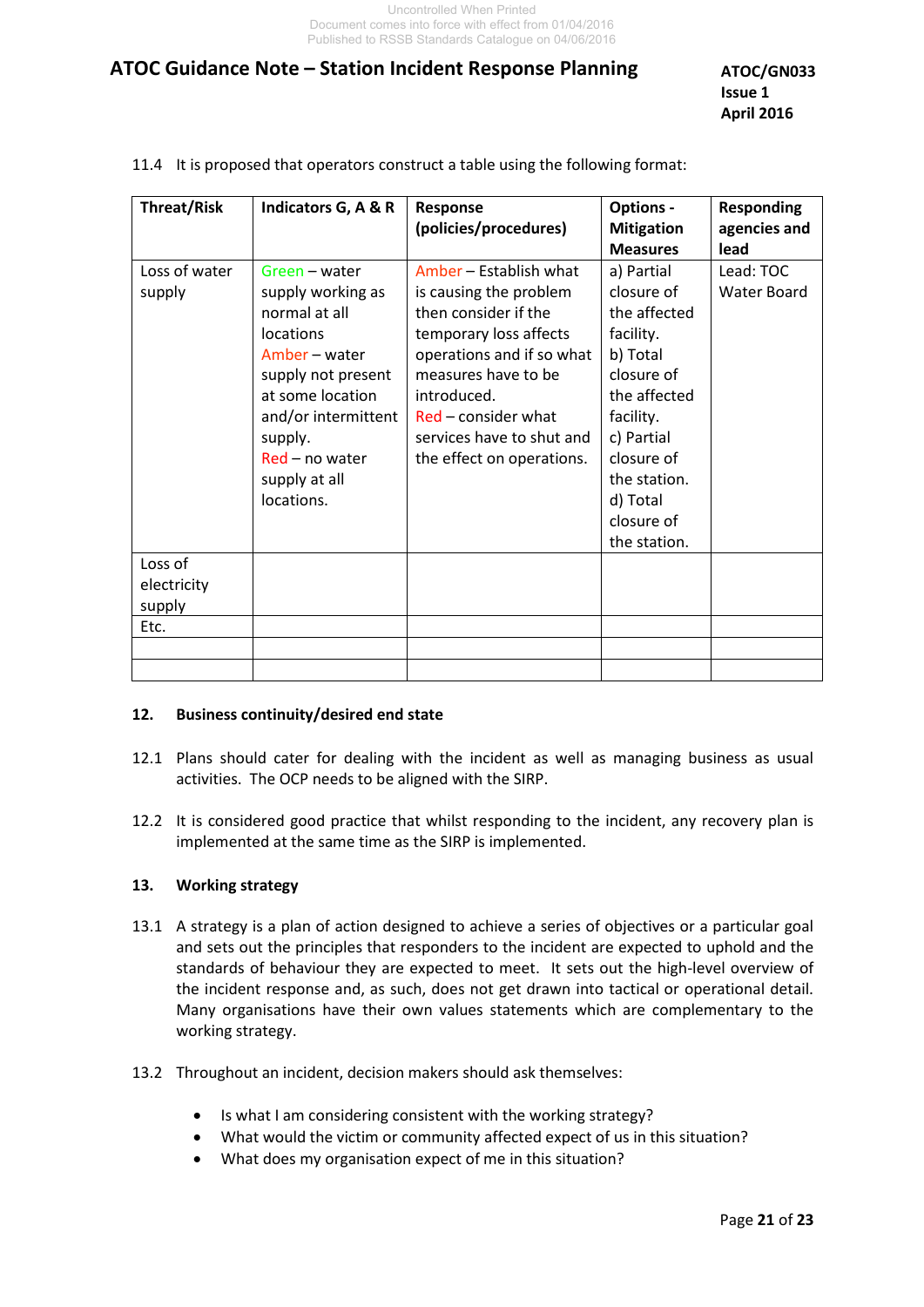**ATOC/GN033 Issue 1 April 2016**

- Is this action or decision likely to reflect positively on my professionalism and response generally?
- Could I explain my action or decision in public?
- In lieu of any strategic intention or working strategy from the Network Rail Strategic Commander (Rail Incident Commander), the following 'default' working strategy should be adopted:
- 13.3 Operators, by working in partnership with the emergency services, rail industry colleagues and other stakeholders, will endeavour to:
	- preserve life and reduce the risk of serious injury to those affected by the incident;
	- utilise process and procedures that maximise the safety and welfare of the public, emergency services and rail industry staff;
	- support the return to normality by implementing service recovery plans at the earliest opportunity to minimise delay to the travelling public;
	- provide a prompt and professional response to the incident and adopt a partnership approach to enable a return to normality at the earliest opportunity; and
	- provide clear, consistent information (one truth) to customers to assist the travelling public to make informed decisions by having the right information at the right time.

#### **14. Record keeping (decisions and log books)**

- 14.1 The following benefits should be considered when making and keeping records:
	- they provide a record of all planning, strategic, tactical and operational decisions made and actions taken during an incident;
	- they ensure an accurate record is available in the event of any subsequent investigation, Public Enquiry or litigation;
	- they allow the Incident Officer to record their justifications for a course of action or decision in a contemporaneous written record of the thought process supporting this action;
	- remember records are for YOUR protection:
		- $\circ$  they provide a note (aide mémoire) from which to justify your reasoning and decisions later;
		- o they assist in promoting coherent reasoning in the exercise of your discretion; and
	- honestly held beliefs and actions taken in good faith at the time should be recorded and rationalised.

#### 14.2 When making a log:

- entries should be made accurately and in chronological order;
- entries should be made at the time the information is received or at the earliest opportunity afterwards;
- entries should be made in ink or ballpoint pen;
- no pages may be removed or inserted;
- no entry may be erased or obliterated;
- there must be no overwriting or double entries;
- there must be no blank pages or spaces;